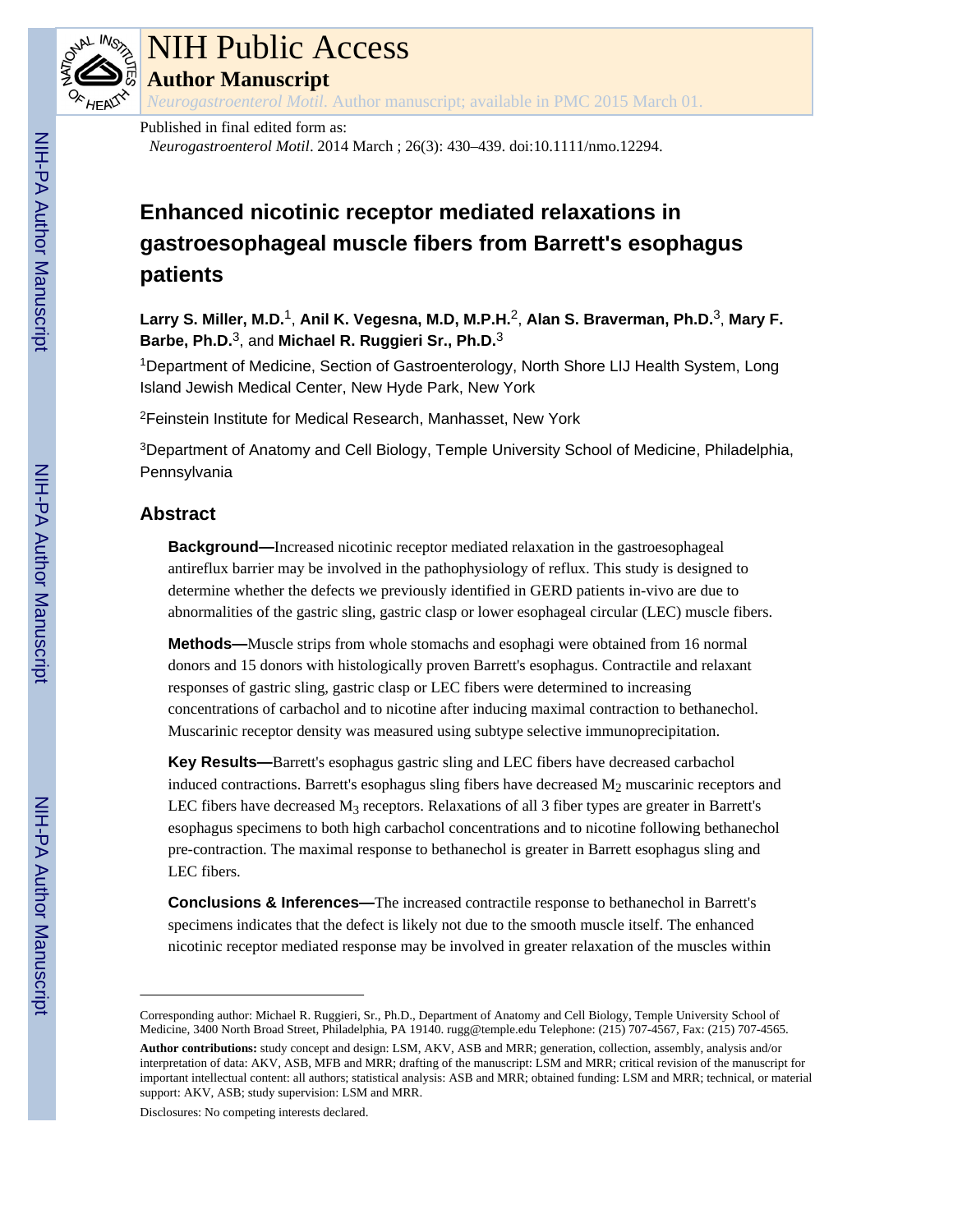the high pressure zone of the gastroesophageal junction during transient lower esophageal sphincter relaxations and during deglutitive inhibition and may be involved in the pathophysiology of gastro esophageal reflux disease.

## **Introduction**

Prior *in-vivo* studies by our group demonstrated abnormal pressure profiles from the gastric sling and clasp muscle fiber complex and from the lower esophageal circular (LEC) fibers in patients with gastroesophageal reflux disease (GERD). A simultaneous endoluminal ultrasound and manometry catheter was pulled through the esophago-gastric segment before and after atropine administration which demonstrated that in GERD patients, the muscarinic receptor mediated tone was reduced in the proximal LEC fibers and absent in the distal gastric clasp and sling fiber complex (1). In an attempt to explain these abnormal pressure profiles, we evaluated the *in-vitro* contractile responses of these muscle groups in patients with chronic GERD compared to non-GERD subjects. Since a large volume of tissue is required to perform these experiments, it was decided to obtain viable tissue from organ transplant donors. We used normal transplant donors without a history of GERD or use of proton pump inhibitory drugs (PPIs) or  $H_2$  receptor blocking drugs as normal controls. We used donors with Barrett's esophagus as a surrogate marker for chronic reflux, because these patients are known to have chronic reflux and because we were able to definitively make a diagnosis of Barrett's esophagus based on histology (presence of goblet cells). The current study compares muscle preparations using *in-vitro* techniques to evaluate the area of the gastric sling and clasp muscle fibers, and the LEC fibers, by measuring the force generated in response to the mixed muscarinic and nicotinic cholinergic receptor agonist carbachol and the relaxation response to nicotine after inducing a maximal contraction with the specific muscarinic receptor agonist bethanechol (30 μM).

**Purpose:** To determine whether there are differences in the contractile response to muscarinic stimulation and the relaxation response to nicotinic stimulation in smooth muscle strips from muscle fibers involved in the gastroesophageal junction high pressure zone between organ donors with Barrett's esophagus and non-GERD donors.

## **Materials and Methods**

Forty two stomach and esophagi were procured over a 52 month period by third party organ procurement agencies (the National Disease Research Interchange and the International Institute for the Advancement of Medicine) under approval from the Temple University Institutional Review Board. These organs were from brain dead donors maintained on life support who had consented to organ transplant donation. Their next of kin consented to donation of non-transplantable organs for research. The only medical records available relate to the events occurring at the time of brain death because the donors' identity was deidentified by the procurement agencies. Thus limited medical history is available and no direct medical record information is accessible to determine whether the subject had GERD diagnosed by a physician. Indirect medical history was obtained by the procurement agencies by interviewing the next of kin and determining whether the donor had heartburn,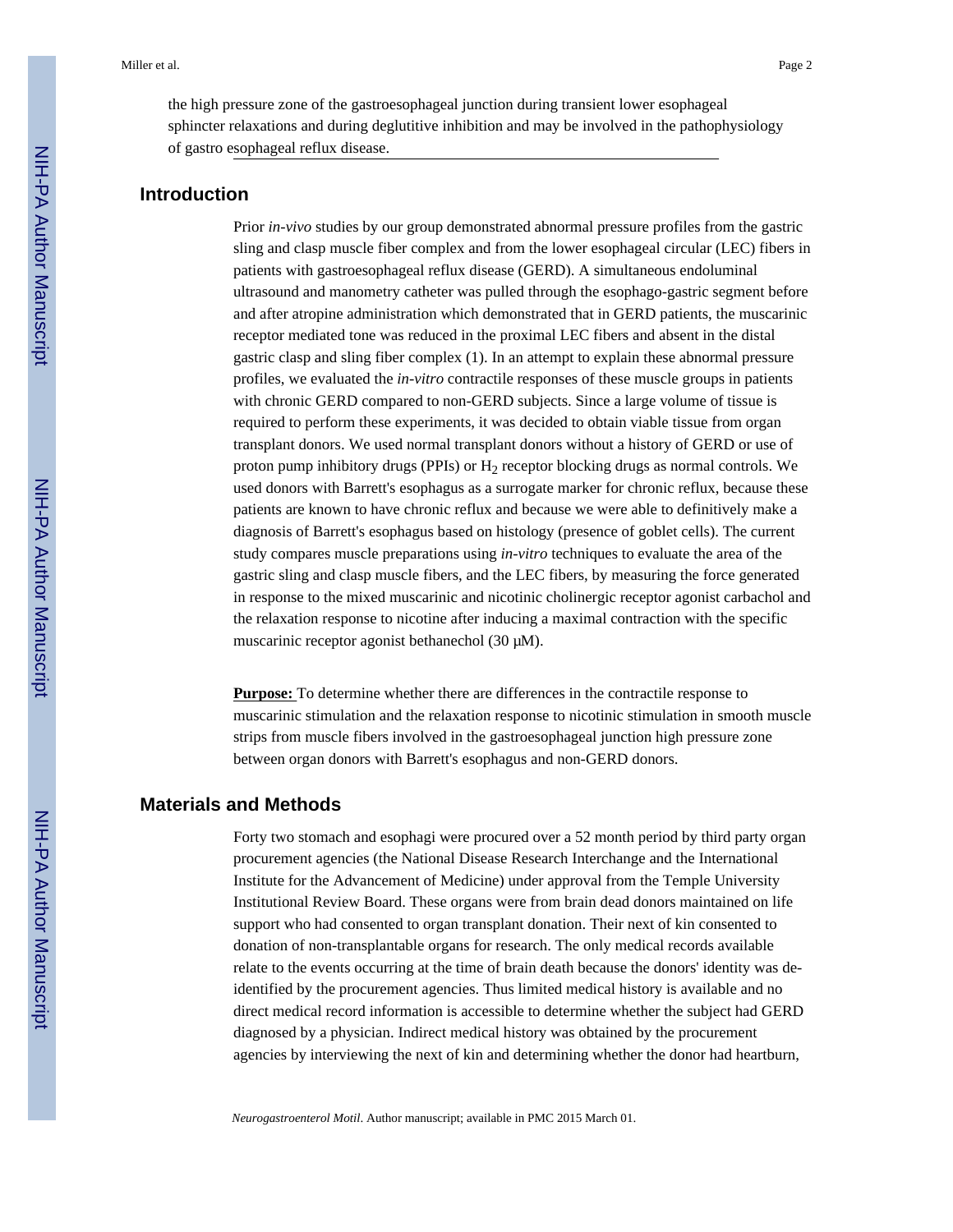reflux, regurgitation or use of antacids or acid suppressive medication (proton pump inhibitors or histamine  $H_2$  receptor blockers) on a regular basis. As described below, 15 of these specimens were definitively identified as Barrett's esophagus specimens based on the presence of epithelial goblet cells observed with Alcian blue histochemistry. In 11 of the 42 specimens, no goblet cells were observed but the next of kin interview indicated possible reflux. Because no absolutely definitive clinical diagnosis of GERD could be made or ruled out in these donors, these specimens were excluded from this study. No next of kin reports of reflux and no epithelial goblet cells were observed in 16 of the 42 specimens which were considered non-GERD specimens.

All drugs and chemicals were obtained from Sigma Chemical Company (St. Louis, MO) with the exception of digitonin (Wako Pure Chemical Company, Osaka) and pansorbin (Calbiochem, La Jolla, CA).

#### **In-vitro muscle strip studies**

For the muscle bath studies, muscle strip samples from 15 of the 16 non-GERD donors and all 15 of the Barrett's donors were used. Contraction and relaxation studies were performed prior to histochemical identification of the presence or absence of epithelial goblet cells. The stomach and esophagi were harvested from the transplant donors within 30 minutes after cross clamping the aorta. The stomach contents were gently rinsed out with saline. The esophageal and pyloric openings were ligated and the entire specimen was transported to our laboratory on ice by overnight courier immersed in either University of Wisconsin (UW, Beltzer's Viaspan) organ transport media or Custodial HTK solution.

The specimens were dissected in a cold room  $(0.5^{\circ}C)$ . The greater and lesser omentum was removed. The outermost longitudinal fibers descending from the esophagus across the stomach were individually removed by sharp dissection which exposed the inner muscle layers of the esophagus and the stomach. The LEC fibers are the circular muscle fibers running circumferentially at the lower esophagus 2-3 cm above the cardiac notch. The sling muscle fibers are seen as a U shaped group of fibers approximately 8 mm wide enveloping the esophagus around the greater curvature of the stomach and the semicircular clasp muscle fibers along the lesser curvature opposite to the cardiac notch. The clasp muscle fibers are oriented perpendicular to the sling muscle fibers (Figure 1). The LEC was carefully dissected from the underlying mucosa as a complete ring starting from 4 cm above the cardiac notch to 2 cm above the cardiac notch. The ring of the circular muscles were then separated from the esophagus and muscle strips of approximately  $3 \times 3 \times 8$  mm with the long axis parallel to the direction of the muscle fibers were prepared. Beginning at the cardiac notch, the sling muscle fibers were separated from the underlying submucosa by sharp dissection and this tissue plane was followed completely around the lesser curvature thus separating the clasp muscle fibers from underlying submucosa. The clasp muscle fiber complex was removed from the sling fiber complex by sharp dissection and cut into 10-12 strips as described above. Similar muscle strips were cut from the middle of the sling muscle fibers such that these strips were derived from the sling muscle fibers in the cardiac notch as well as sling fibers extending along both sides of the esophageal opening of the stomach.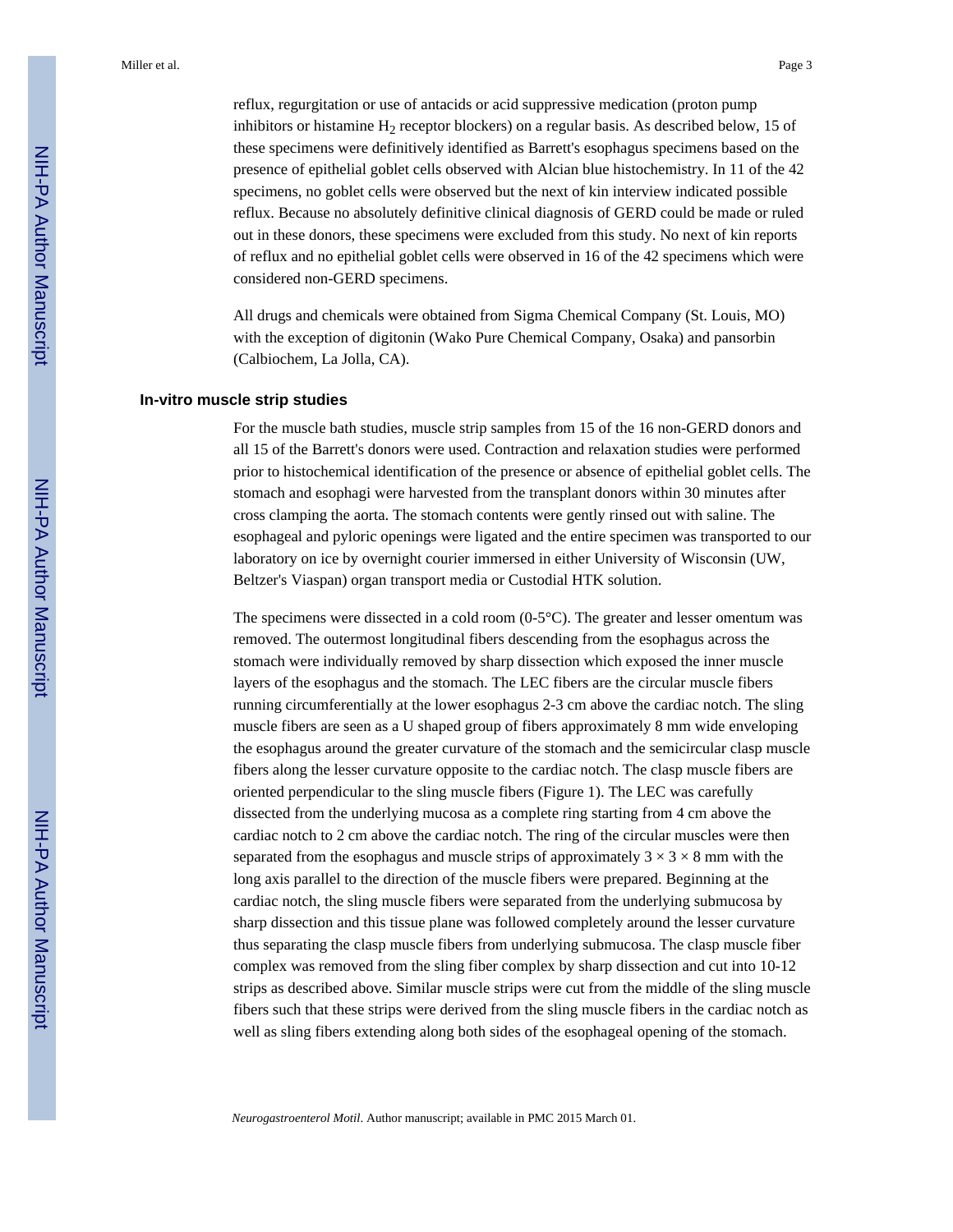These smooth muscle strips were suspended in 10 ml muscle baths in Tyrode's solution continuously bubbled with  $95\%O_2$  /  $5\%CO_2$  and maintained at 37 °C.

The muscle strips were stretched to approximately 150% of their slack length, which produced approximately 1 gram of basal tension and were then allowed to accommodate to the muscle bath for at least 60 minutes prior to investigation of contractile response and or relaxation response. Carbachol was added to the muscle baths to obtain carbachol concentration response curves. Bethanechol was added at a concentration of 30 μM to induce a maximal contraction after which 1 mM nicotine was added to induce relaxation. Because the relaxation response is dependent on the contractile response, the relaxation response to carbachol is expressed as a % of maximum contraction response to carbachol. The relaxation response (% of contraction) to nicotine was determined after inducing a maximal contraction with 30 μM bethanechol.

#### **Histological determination of Barrett's versus non-GERD**

After all muscle strips were collected from the specimens, the stomach and esophagus of each specimen was opened by a longitudinal incision along the lesser curvature and extending up the esophagus, exposing the transition zone separating the mucosa of the stomach from the esophageal mucosa (Z-line). This transition zone was removed for histology by transecting the esophagus 1.5 cm proximal to the Z-line and transecting the stomach 0.5 cm distal to the Z-line. After fixation in 4% phosphate buffered paraformaldehyde for 2 days, followed by cryopreservation in 30% sucrose for 3 days, the specimen was cut into 4 equal longitudinal sections that were mounted side-by-side so that all 4 stomach and esophageal mucosa sections of each specimen (representing all 4 quadrants of the gastroesophageal junction) could be embedded in Tissue-Tek optimal cutting temperature compound (Sakura Finetek USA Inc., Torrance, CA) and sectioned together on a cryostat at 12 μm before mounting on charged slides (Fisher Plus). Sections were dried onto slides overnight at room temperature, and were stained with hematoxylin and eosin (H&E), or with Alcian blue for discrimination of goblet cells, using a method described by Edgett et al, 2004 (2).

Three independent investigators that were blinded to the subjects' donor information examined the sections for presence or absence of goblet cells. Presence of goblet cell metaplasia in the esophageal mucosa (Alcian Blue stained) was used to define Barrett's esophagus in a donor specimen. Specimens were then coded as either having Barrett's esophagus or as non-GERD. Data obtained from specimens from donors without goblet cells but a positive history of acid suppressive medication or of heartburn or symptoms suggesting heartburn, as elicited from family members was not used for this study.

#### **Muscarinic receptor subtype immunoprecipitation**

Tissues from 20 (10 from non-GERD, 10 from Barrett's esophagus) of the 31 donors were used to quantify muscarinic receptor density. Rabbit polyclonal antibodies were used for the muscarinic receptor subtype immunoprecipitation assays. The  $M<sub>2</sub>$  antibody was raised to a fusion protein of glutathione-S-transferase and a sequence corresponding to the third intracellular loop of the  $M_2$  receptor. The  $M_3$  antibody was raised to a synthetic peptide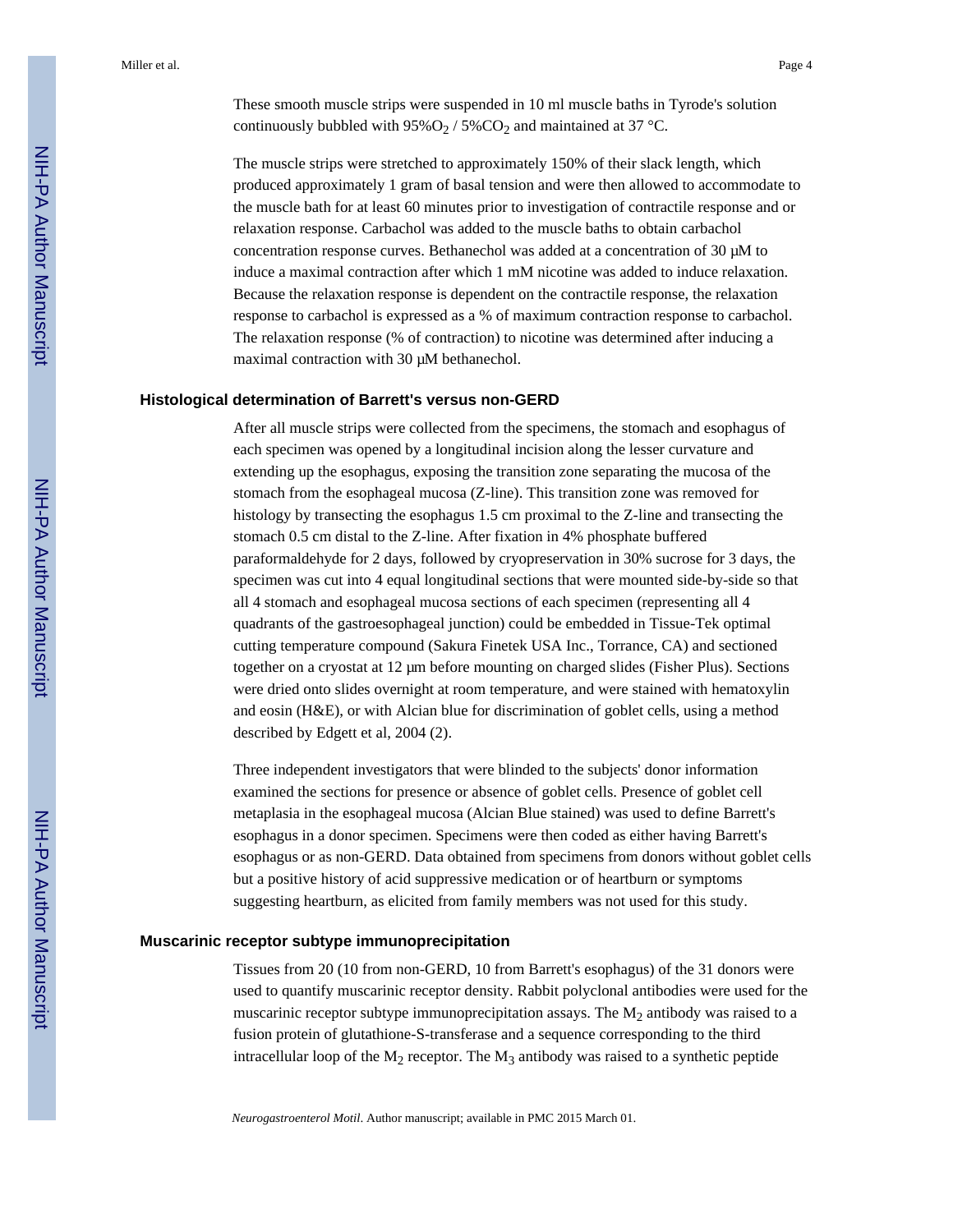corresponding to the C terminus of the  $M_3$  receptor coupled to thyroglobulin. The production and specificity of these antibodies as determined by immunoprecipitation of clonal cell lines expressing individual receptor subtypes has been previously described.(3-6) This immunoprecipitation assay makes use of tandem specificity: the specificity of  $[3H]QNB$  binding to only muscarinic receptors and the specificity of the individual antibody binding to only the given subtype. If the antibody binds to other proteins that do not bind  $[3H]QNB$  then those proteins would not be detected in the assay. Likewise if  $[3H]QNB$ binds to other proteins that do not bind to the antibody then those proteins would not be detected by the assay. Briefly, the tissues were homogenized at 100 mg/ml in cold Tris EDTA buffer (TE) with 10μg/mL of the following protease inhibitors: soybean and lima bean trypsin inhibitors, aprotinin, leupeptin, pepstatin, and α2-macroglobulin. 20μL of the non-subtype selective muscarinic receptor antagonist  $[3H]$  QNB (49 Curies/mM, approximately 4,000 cpm /μL) per mL assay homogenate was added and incubated at room temperature for 30 minutes with inversion every 5 minutes. Samples were pelleted via centrifugation at 20,000 g for 10 minutes at 4°C and the pellet was solubilized in TE buffer containing 1% digitonin and 0.2% cholic acid (1% TEDC) with the above protease inhibitors at 100 mg wet weight per ml. Samples were incubated for 50 minutes at 4°C, with inversion every 5 minutes then centrifuged at 30,000 g for 45 minutes at 4°C. The supernatant containing the solubilized receptors was incubated overnight after addition of the  $M_2$  antibody, the  $M_3$  antibody or vehicle at 4°C. To determine total receptor density, samples were desalted over Sephadex G-50 minicolumns with 0.1% TEDC.  $M_2$  and  $M_3$ receptors were precipitated by adding 200μL pansorbin, and incubated at 4°C for 50 minutes, with inversion every 5 minutes. The precipitated receptors were pelleted via centrifugation at 15,000 g for one minute at  $4^{\circ}$ C and the pellet was surface washed with 500μL of 0.1% TEDC. 50μL of 72.5mM deoxycholate/ 750 mM NaOH was added and incubated for 30 minutes at room temperature. The pellet was resuspended in 1 mL of TE buffer and neutralized with 50μL of 1M HCl. Radioactive counts were determined by liquid scintillation spectrometry. Protein content was determined by a Coomassie blue dye binding protein assay using bovine serum albumin as a standard. Receptor density (mean  $\pm$  SEM) is reported as femtomoles (fmoles) receptor per mg solubilized protein

#### **Statistical analysis**

Data is shown as mean  $\pm$  SEM for the number of muscle strips (n) from the number of donor organs (N). Tension developed by the muscle fibers is not normalized to cross sectional area because analysis of over 300 clasp, 300 sling and 300 LEC muscle strips demonstrated that there is no statistically significant correlation between the maximal response to carbachol or bethanechol and the cross sectional area of the muscle strips. This may be due to the manner in which the muscle strips are suspended in the tissue baths. The strips are attached via tissue clips (Radnoti LLC, Monrovia, CA, cat # 158801), which meet at a point and do not encompass the entire cross sectional area of the strip. Hence the contraction measured may be due to only a linear portion of the muscle strip located between the clips. Statistical analyses are performed using analysis of variance. Because the variance is significantly different between groups, a nonparametric Mann-Whitney U-test is used to compare groups. Probability values less than 0.05 are considered statistically significant.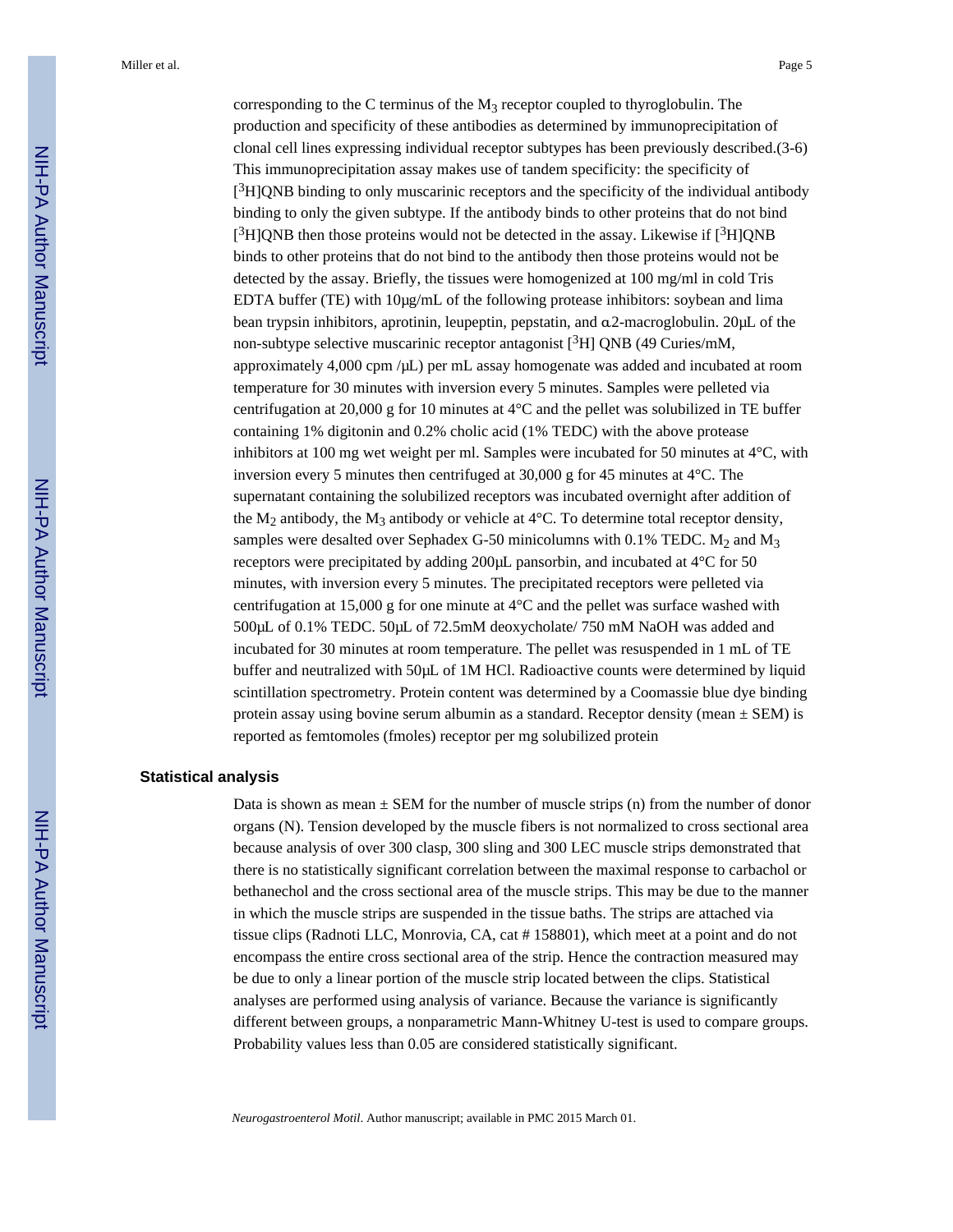## **Results**

**Subject Demographics—Of** the 31 specimens included in the study, 16 had no history of GERD and 15 had Barrett's esophagus, the latter confirmed by observation of epithelial goblet cells after Alcian blue histochemical staining. Non-Barrett's (Non-GERD) subjects were selected based on a lack of epithelial goblet cells on Alcian blue histochemistry, and no history of PPI use, or history of heartburn or symptoms suggesting heartburn, as elicited from family members. For the non-GERD donors, the average age was  $47.3 \pm 4.4$  years, the average height was  $1.7 \pm 0.03$  meters, the average weight was  $77.7 \pm 5.2$  kg and the average BMI was  $26.8 \pm 1.6$ . These donors consisted of 7 females and 9 males, 2 were Asian, 13 were Caucasian and 1 was Hispanic. For the donors with Barrett's esophagus, the average age was  $44.8 \pm 4.2$  years, the average height was  $1.7 \pm 0.02$  meters, the average weight was  $87.9 \pm 5.0$  kg and the average BMI was  $31.0 \pm 1.8$ . These donors consisted of 6 females and 9 males, 2 were African American, 1 was Asian, 10 were Caucasian and 2 were Hispanic. There were no significant differences between non-GERD donors and Barrett's esophagus donors in age, height, weight or BMI.

**Response to carbachol—**Carbachol induces a contractile response at lower concentrations and then abrupt relaxations at concentrations of 100 μM and higher (Figure 2). There is a marked and profound difference between the Barrett's donors and the non-GERD subjects in both the contraction and relaxation of the gastric sling muscle fibers. The Barrett's donors' sling fibers contract less than the non-GERD donors and relax more at all subsequent concentrations of carbachol (p<0.01, Figure 3, middle graph). The relaxation response is significantly greater in the sling muscle fibers from the Barrett's esophagus donors, when compared to non-GERD donors expressed in grams of tension  $(p<0.01$ , Figure 4, middle graph) or expressed as a percentage of the maximal carbachol induced contraction (p<0.01, Figure 4, bottom graph).

The contractile response to carbachol of the LEC fibers is significantly less from donors with Barrett's esophagus compared to non-GERD donors in grams of tension  $(p<0.01$ , Figure 3, bottom graph). The relaxation response, expressed as a percentage of the maximal contraction, is significantly greater in the LEC fibers from Barrett's esophagus donors  $(p<0.01$ , Figure 4, bottom graph). There is no significant difference in the contractile or relaxation response of the gastric clasp muscle fibers between Barrett's esophagus donors and non-GERD donors when expressed as the absolute grams of tension, except at the very highest concentration of carbachol in which the Barrett's esophagus clasp fibers relax more than the non-GERD fibers (p<0.05, Figure 3, top graph). However, the maximal relaxation response, expressed as a percentage of the maximal contraction of the gastric clasp muscle fibers is significantly greater in muscle strips from the Barrett's esophagus donors than from the non-GERD donors  $(p<0.01$ , Figure 4, bottom graph).

### **Bethanechol (30 μM) induced contraction and nicotine (1 mM) induced**

**relaxation—**There is no difference in the contractile or relaxation response between the gastric clasp muscle fibers from non-GERD donors and donors with Barrett's esophagus when evaluated as the absolute grams of tension produced (Figure 5, top and middle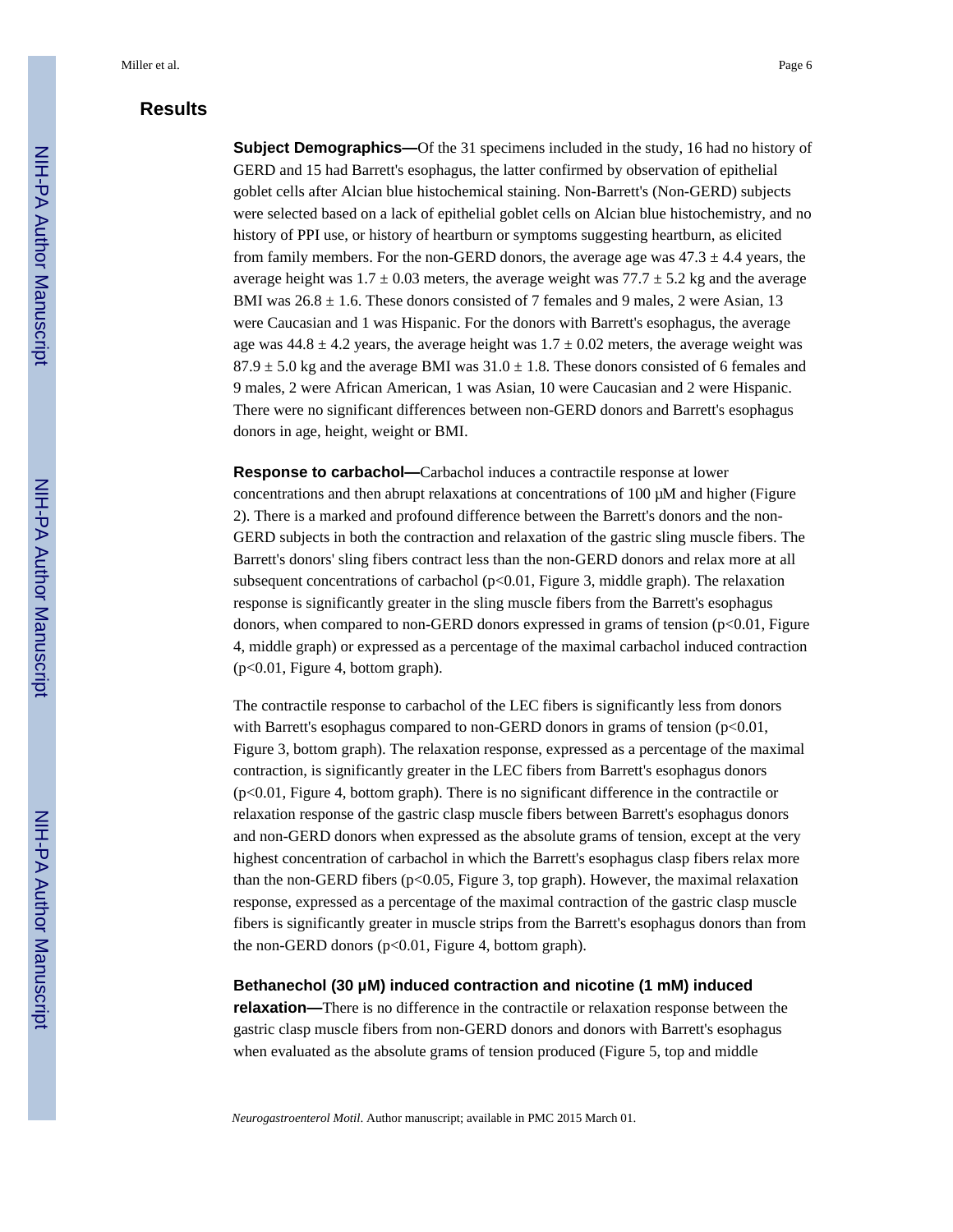graphs). However, the sling muscle fibers from the Barrett's esophagus donors demonstrate a greater contractile response ( $p<0.01$ ) and more of a relaxation response ( $p<0.01$ ) to bethanechol and nicotine respectively, than the non-GERD donors, when evaluated as the absolute grams of tension (figure 5, top and middle graphs). The relaxation response, normalized as a percentage of the maximal contraction is significantly greater in the Barrett's esophagus donors when compared to the non-GERD donors, in both the sling muscle fibers (p<0.01) and the clasp fibers (p<0.05, Figure 5, bottom graph). LEC fibers from Barrett's esophagus donors contract significantly more to 30 μM bethanechol than LEC fibers from non-GERD donors ( $p<0.05$ , Figure 5, top graph) and relax more to the subsequent addition of nicotine, when expressed in terms of grams of tension (p<0.01, Figure 5, middle graph). There is no difference in the relaxation response of LEC fibers between the groups, when normalized as a percentage of the maximal contraction (Figure 5, bottom graph).

All muscle fibers relax significantly more with bethanechol and nicotine than with cumulative addition of carbachol alone  $(p<0.05)$ , except for the clasp fibers from the Barrett's subjects in which no statistically significant differences in relaxation response between the two protocols is found.

**Muscarinic receptor density—**Tissues from 20 (10 from non-GERD, 10 from Barrett's esophagus) of the 31 donors were used to quantify muscarinic receptor density. For the non-GERD donors, the average age was  $50.6 \pm 5.6$  years, the average height was  $1.7 \pm 0.04$ meters, the average weight was  $73.9 \pm 6.3$  kg and the average BMI was  $25.6 \pm 1.7$ . These donors consisted of 5 females and 5 males, 1 was Asian and 9 were Caucasian. For the donors with Barrett's esophagus, the average age was  $42.1 \pm 5.6$  years, the average height was  $1.7 \pm 0.03$  meters, the average weight was  $86.8 \pm 5.9$  kg and the average BMI was 28.7  $\pm$  2.2. These donors consisted of 3 females and 7 males, 2 were African American, 1 was Asian, 5 were Caucasian and 2 were Hispanic. There were no significant differences between non-GERD donors and Barrett's esophagus donors in age, height, weight or BMI.

The density of total,  $M_2$  and  $M_3$  muscarinic receptors were determined in each specimen using either duplicate or triplicate determinations depending on the availability of sufficient tissue. There are no differences in the clasp fiber total,  $M_2$  or  $M_3$  receptor densities between Barrett's esophagus specimens and non-GERD specimens. The density of  $M<sub>2</sub>$  receptors are significantly lower in sling fibers from Barrett's esophagus specimens than in non-GERD specimens ( $p$ <0.05). Total and  $M_3$  receptor density is significantly lower in the LEC fibers of Barrett's esophagus specimens than in the non-GERD specimens ( $p<0.01$  for total,  $p<0.05$ ) for  $M_3$ , Figure 6).

## **Discussion**

Barrett's esophagus is a condition in which chronic gastroesophageal reflux causes a change in the lining of the esophagus from a normal squamous mucosa to an abnormal specialized columnar mucosa (intestinal metaplasia) that can become dysplastic and predispose to adenocarcinoma of the distal esophagus. The underlying pathophysiology of the chronic reflux in patients with Barrett's esophagus has never been fully explained. In the current study, we used Barrett's esophagus as a surrogate marker for chronic reflux in order to study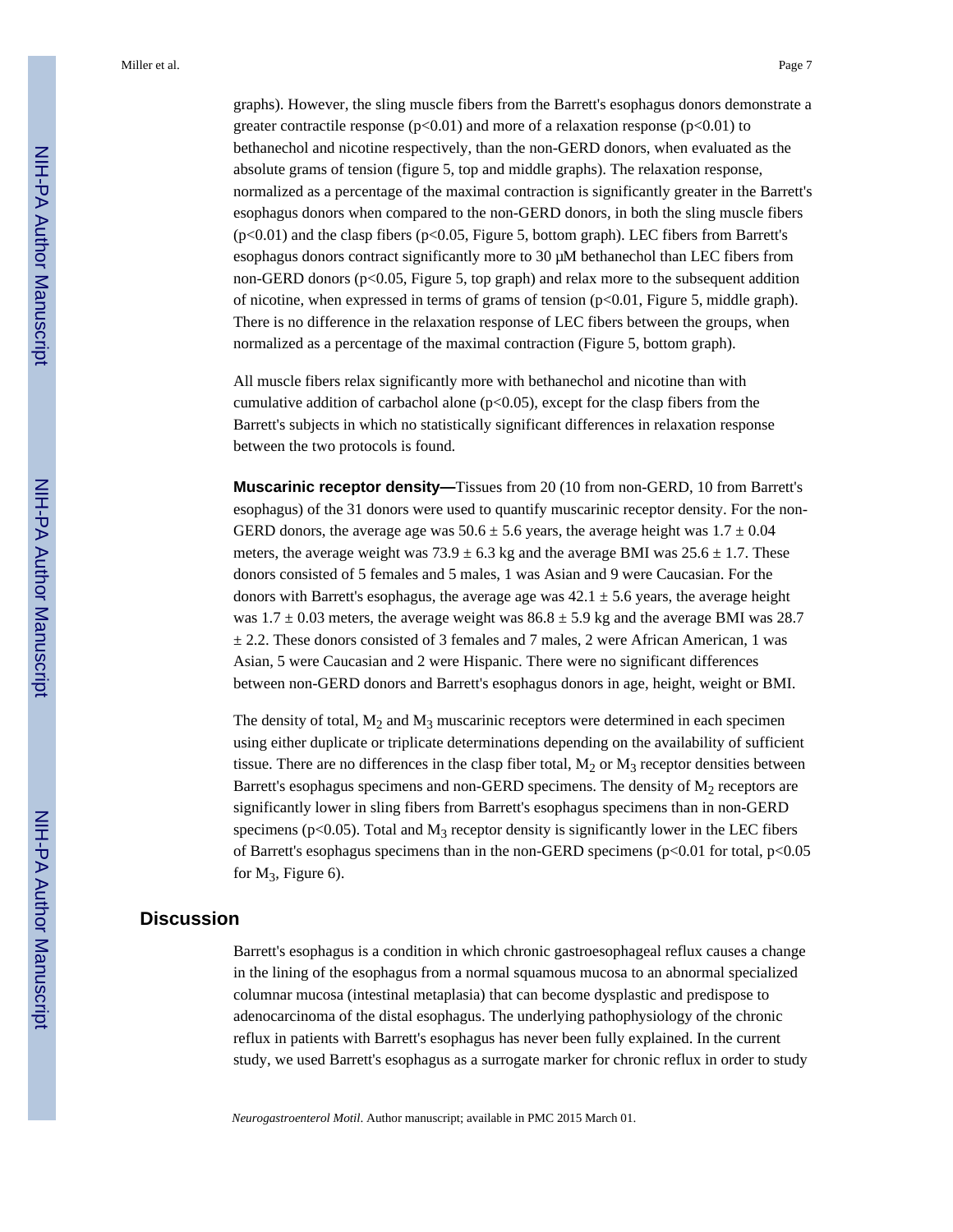the physiology and pathophysiology of the muscles that make up the antireflux barrier (gastric clasp, gastric sling and esophageal LEC). Detailed pharmacologic studies of *in-vitro* contractile responses are not feasible using the minute muscle tissue obtained from an endoscopic biopsy but are feasible using whole organs obtained from organ transplant donors. Our goal was to determine the underlying pathophysiology of GERD and Barrett's esophagus.

We are confident that all of the Barrett's esophagus donors in this study had chronic reflux based on the intestinal metaplasia diagnosed by the presence of goblet cells on histology using Alcian Blue staining. However, it is more difficult to exclude reflux in the non-GERD, normal control donors, since a direct interview could not be obtained from the subjects and since pH testing was not possible as these were tissues obtained from organ transplant donors. GERD was excluded to the best of our ability by obtaining a medical history from the subject's family and by reviewing all available medical records. None of the non-GERD, "normal control subjects" had a history of reflux, a history or regular use of histamine  $H_2$ receptor blockers or proton pump inhibitors, presence of goblet cells after Alcian blue staining, presence of inflammatory cells (including eosinophils, neutrophils, and macrophages), noticeable necrosis or erosions, basal cell hyperplasia, elongated vascular papillae, or dilated intracellular spaces within the squamous mucosa of the distal esophagus consistent with acute or chronic reflux after hematoxylin and eosin staining.

In our previous studies (7), we employed simultaneous ultrasound and manometry, as well as pharmacologic attenuation of the intrinsic smooth muscle components of the high pressure zone (HPZ) with the non-subtype selective muscarinic receptor antagonist atropine, to evaluate the HPZ anti-reflux barrier *in-vivo*. In normal control subjects, we demonstrated two atropine attenuated intrinsic smooth muscle components (one proximal and one distal) and an atropine resistant skeletal muscle component (the external crural diaphragm). The proximal smooth muscle component is consistent with the physiologic LEC muscle fiber sphincter while the distal component is consistent with the gastric clasp/sling muscle fibers (8, 9). We used the same technique to compare the HPZ of normal subjects to patients with GERD (1). We demonstrated that GERD patients lack the muscarinic receptor mediated pressure contribution from the gastric sling/clasp muscle fiber complex and demonstrated a weakened muscarinic pressure profile within the region of the LEC fibers. This implies that these defects in both the gastric sling/clasp muscle fiber complex and LEC muscle fibers may be a contributing factor to the pathophysiology of GERD. Because we found that the *in-vitro* contractile response to bethanechol is greater in the sling and LEC fibers of Barrett's specimens, this is not likely a muscle defect but proximal to the smooth muscle.

The purpose of the current study is to determine if a defect exists *in-vitro* that is comparable to the defect previously recognized *in-vivo*, in patients with GERD (1), and to determine if this defect is due to an abnormality of the gastric sling muscle fibers, the gastric clasp muscle fibers, the LEC fibers, or some combination of these individual muscle groups. We anticipated an attenuated contractile response to muscarinic stimulation in the Barrett's donors, which might account for the attenuated pressure profile previously demonstrated in GERD patients *in-vivo*. By performing concentration response curves with carbachol we found a significant decrease in the contractility of both the gastric sling and LEC muscle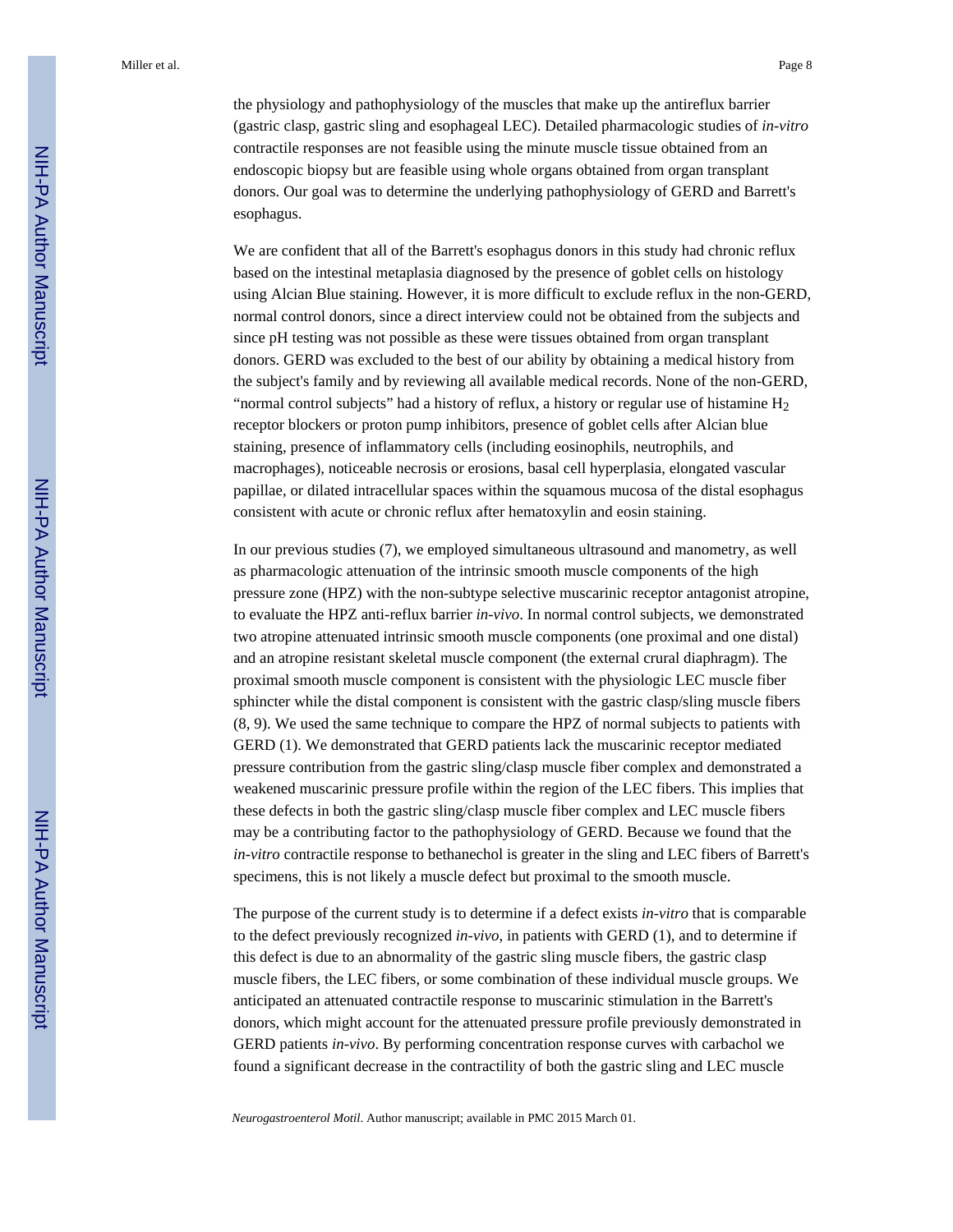fibers in the Barrett's donors compared to the non-GERD donors. There was no difference in the contractile response of the gastric clasp muscle fibers. These studies confirm the prior muscle contraction studies, in which patients with reflux associated with Barrett's esophagus exhibited a reduction in cholinergic muscle contraction while retaining similar features of basal tone and responses to tachykinins (10). These findings may account for the attenuated pressure profiles that were observed in the *in-vivo* studies, in that decreased contractility of the sling muscle fibers will have the effect of decreasing the pressure from the entire clasp and sling muscle fiber complex, even when the clasp fibers have no decrease in contractility. Likewise, decreased contractility of the LEC muscle fibers will decrease the in-vivo pressure profile from the LEC muscle fiber sphincteric component as demonstrated in the prior *invivo* studies (1).

The density of total,  $M_2$  and  $M_3$  muscarinic receptors in the clasp muscle fibers of the Barrett's donors is the same when compared to non-GERD subjects. This is completely consistent with the equal contractile responses to both carbachol and bethanechol in clasp fibers from Barrett's compared to non-GERD donors. However, the  $M<sub>2</sub>$  receptor density in the gastric sling muscle and both total and  $M_3$  receptor density of the LEC fibers of Barrett's donors is less when compared to non-GERD subjects. We previously found, using a new analysis method relating dual occupation of  $M_2$  and  $M_3$  receptors to contraction, that the  $M_2$ muscarinic receptor plays a greater role in mediating contraction of clasp and sling fibers than in LEC muscles in which the  $M_3$  receptor predominantly mediates contraction (3). This decreased  $M_2$  receptor density in sling fibers and decreased  $M_3$  receptor density in LEC fibers in Barrett's esophagus specimens is consistent with the decreased contractile responses to carbachol but not consistent with the increased contractile responses to bethanechol in sling and LEC (Figure 5, top graph). It is possible that in sling and LEC fibers from Barrett's donors, muscarinic receptors located on non-muscle cells, such as cells of the enteric nervous system, may act to augment the direct effect of bethanechol on the muscle cells thus increasing the contractile response.

We originally set out to determine whether defects in the muscular components of the lower gastro esophageal high pressure zone could explain our earlier findings that the *in-vivo* contractile response is absent in the gastric clasp and sling fiber complex and attenuated in the LEC fibers of patients with GERD as compared to normal control subjects (1). We found *in-vitro* contractile defects in both the sling and LEC muscle fibers in response to carbachol that may account for the *in-vivo* findings. However, in the process of performing these experiments we also found that concentrations of carbachol higher than 30 μM caused the muscle fibers to relax. The gastric clasp, gastric sling and LEC muscle fibers relaxed to a greater extent as a percent of the maximal contraction to high concentrations of carbachol in the Barrett's donors (Figure 4, bottom graph). This increase in the relaxation response is particularly pronounced in the gastric sling muscle fibers of subjects with Barrett's esophagus, when compared to non-GERD subjects at increasing doses of carbachol (Figure 3, middle graph). Subsequent experiments demonstrated that the carbachol induced relaxation could be blocked by nicotinic receptor antagonists, indicating that this relaxation is mediated by nicotinic receptors (11).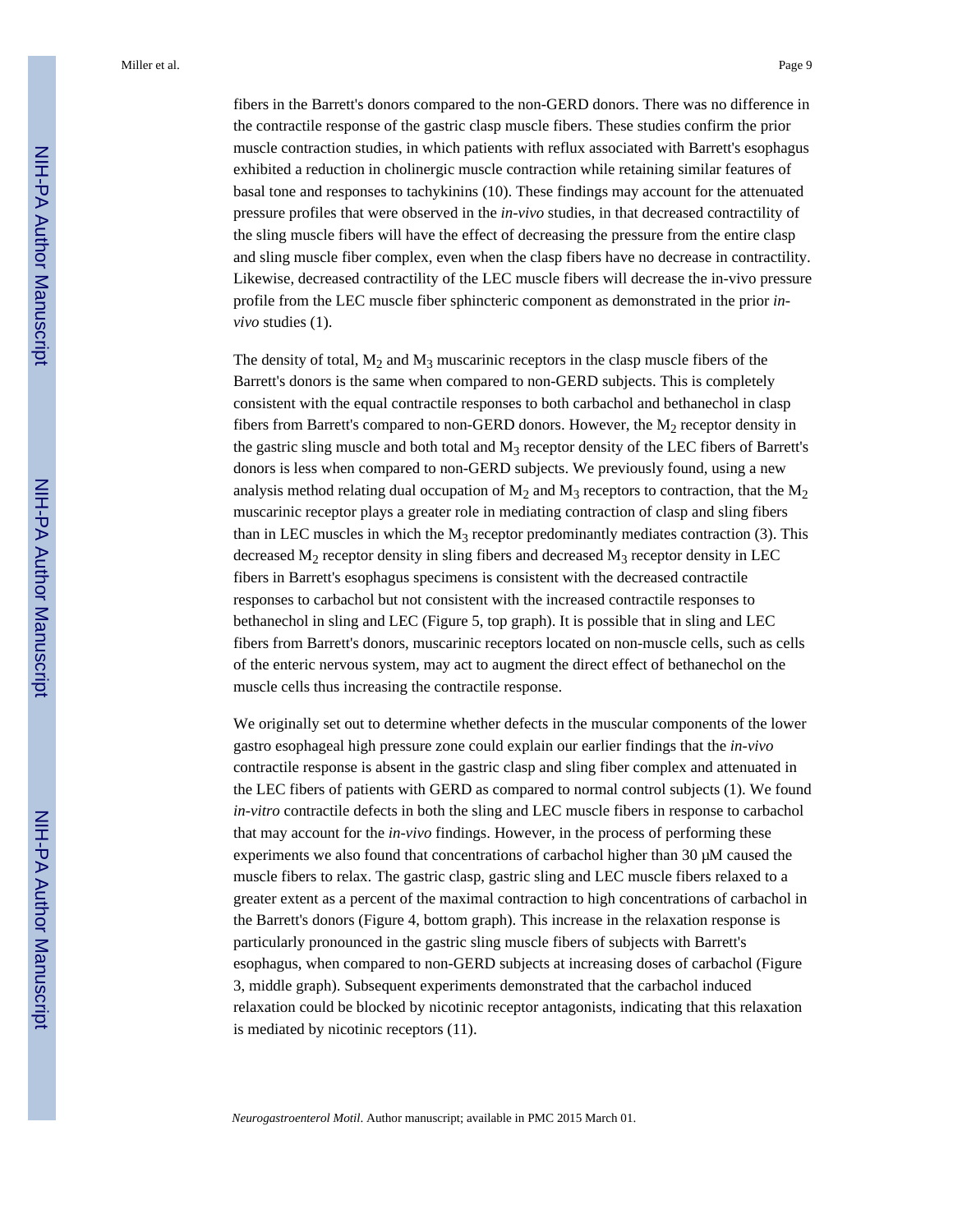Because of the dual muscarinic mediated contractile response and nicotinic mediated relaxation response of carbachol, we sought a method to separate the contractile response from the relaxation response. During the contractile response to carbachol, the nicotinic receptors responsible for the relaxant response to subsequent higher concentrations of carbachol are also activated along with the muscarinic receptors mediating contraction and this likely affects both the contractile and subsequent relaxant response. We therefore designed a study in which we used bethanechol, a pure muscarinic agonist and nicotine, a pure nicotinic agonist to further explore the relaxation response. Preliminary concentrationresponse studies using bethanechol demonstrated that the maximal contractile response occurs at 30 μM in normal donor tissue. Because relaxation experiments always have to be performed in the setting of underlying baseline contraction, we chose a bethanechol concentration that induces maximal contraction to determine the relaxation effects of nicotine on these muscle groups. Interestingly, the maximal contractile response of the gastric sling and LEC muscle fibers to bethanechol was greater in the Barrett's donors than in non-GERD donors. In gastric clasp and sling muscle fibers, we found a significantly greater relaxation response to nicotine as a percent of the maximal contraction of bethanechol, in Barrett's esophagus donors when compared with non-GERD donors. Therefore, the nicotinic receptors in the sling and clasp fibers of Barrett's esophagus donors may be different than in non-GERD donors. We hypothesize that these enhanced nicotinic receptor mediated relaxations may also be involved in the pathophysiology of GERD.

The findings in this study demonstrate that the gastric clasp and gastric sling muscle fibers in Barrett's esophagus donors relax significantly more than in non-GERD donors. Transient lower esophageal sphincter relaxation (TLESR) is thought to be the underlying cause of GERD. While the frequency (12) and duration (13) of TLESR's may not be different between patients with GERD and normal subjects, GERD patients have a greater amount of reflux during transient LES relaxations compared to normal subjects (13-15). If the gastric clasp and gastric sling muscle fibers relax more in GERD patients to equivalent nicotinic receptor stimulation than in non-GERD subjects, it is tempting to speculate that this may explain why GERD subjects have a greater amount of refluxate during TLESR.

We believe that these results may explain a number of prior *in-vivo* findings including the fact that the yield pressure in patients with GERD is less than in non-GERD subjects (16). Abnormal compliance curves obtained in GERD subjects using the functional luminal imaging probe (FLIP), demonstrated greater compliance of the GEJ with balloon distension (17). Deglutitive inhibition during swallowing, used to measure the mechanical properties of the distal esophageal high pressure zone in normal control subjects and patients with GERD, demonstrates that the stiffness of the muscle wall surrounding the gastroesophageal junction is approximately six-fold less in the GERD patients than in the normal control subjects (18). Therefore, these findings may also explain why patients with GERD reflux more during TLESR than non-GERD subjects.

In conclusion, we found that the gastric clasp, gastric sling and LEC muscle fibers from donors with Barrett's esophagus contract less in response to increasing carbachol concentrations and relax more in response to nicotinic mediated stimulation than the same muscle fibers from non-GERD donors. This enhanced nicotinic receptor mediated response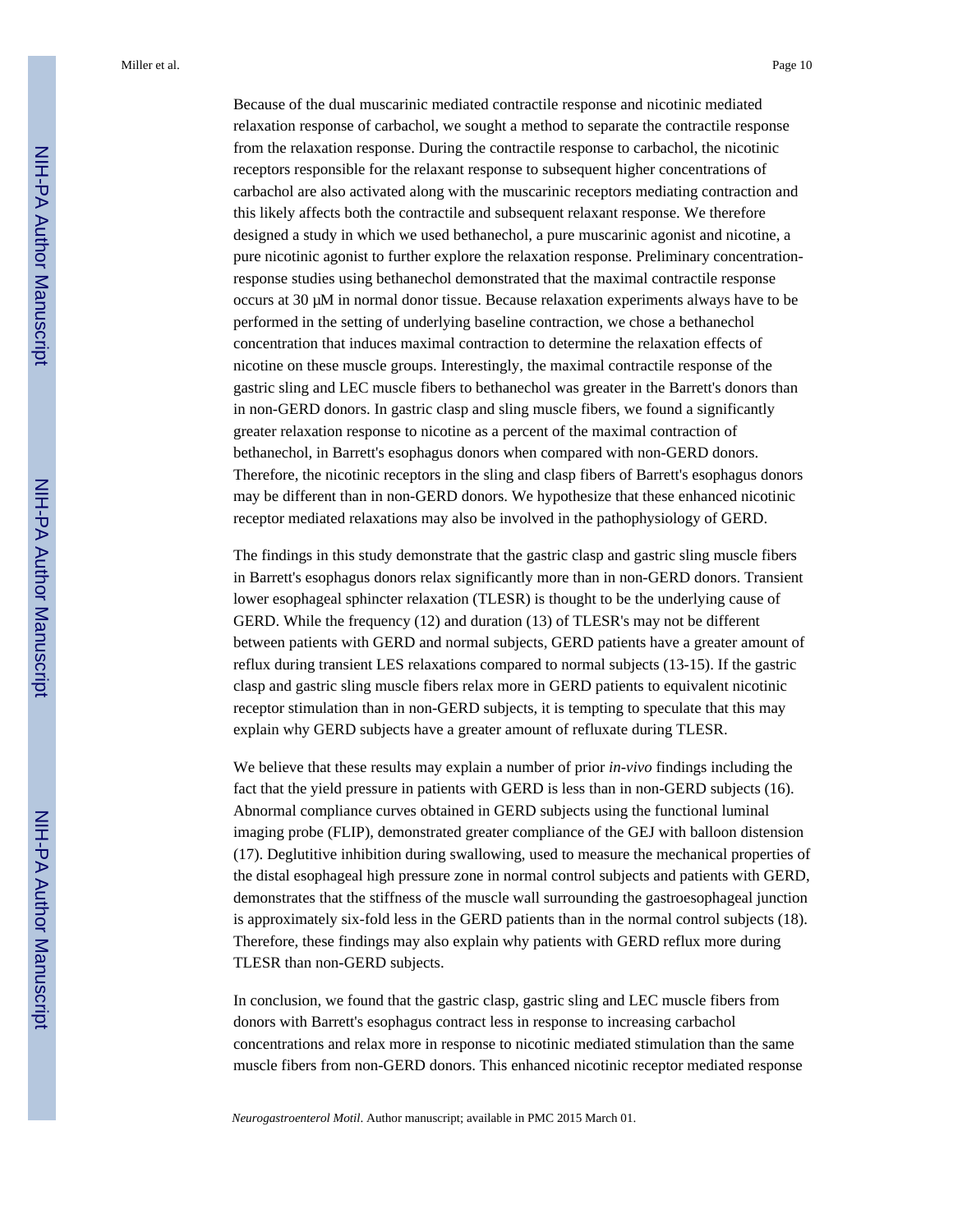may be involved in greater relaxation of the muscles within the high pressure zone of the distal esophagus during TLESR's and during deglutitive inhibition and may be involved in the pathophysiology of GERD. The results of the current study imply that either there is a difference in the number or in the type of nicotinic receptors on the muscles or on the nerves innervating the muscles of the distal esophageal high-pressure zone in subjects with GERD. Future studies should evaluate these differences.

## **Acknowledgments**

**Grant support:** Award Number R01DK079954 from the NIDDK (to LSM and MRR) The content is solely the responsibility of the authors and does not necessarily represent the official views of the National Institute of Diabetes and Digestive and Kidney Diseases or the National Institutes of Health.

## **References**

- 1. Miller L, Dai Q, Vegesna A, Korimilli A, Ulerich R, Schiffner B, et al. A missing sphincteric component of the gastro-oesophageal junction in patients with GORD. Neurogastroenterol Motil. 2009; 21(8):813–e52. [PubMed: 19368661]
- 2. Edgett W. Alcian Blue-H&E-Metanil Yellow Stain for Diagnosing Barrett's Esophagus. HistoLogic. 2004; 37(2):35–8.
- 3. Braverman AS, Miller LS, Vegesna AK, Tiwana MI, Tallarida RJ, Ruggieri MR Sr. Quantitation of the contractile response mediated by two receptors: M2 and M3 muscarinic receptor-mediated contractions of human gastroesophageal smooth muscle. J Pharmacol Exp Ther. 2009; 329(1):218– 24. [PubMed: 19126780]
- 4. Luthin GR, Harkness J, Artymyshyn RP, Wolfe BB. Antibodies to a synthetic peptide can be used to distinguish between muscarinic acetylcholine receptor binding sites in brain and heart. Molecular Pharmacology. 1988; 34(3):327–33. [PubMed: 3419425]
- 5. Wang P, Luthin GR, Ruggieri MR. Muscarinic acetylcholine receptor subtypes mediating urinary bladder contractility and coupling to GTP binding proteins. J Pharmacol Exp Ther. 1995; 273(2): 959–66. [PubMed: 7752101]
- 6. Yasuda RP, Ciesla W, Flores LR, Wall SJ, Li M, Satkus SA, et al. Development of antisera selective for m4 and m5 muscarinic cholinergic receptors: distribution of m4 and m5 receptors in rat brain. Molecular Pharmacology. 1993; 43(2):149–57. [PubMed: 8429821]
- 7. Brasseur JG, Ulerich R, Dai Q, Patel DK, Soliman AM, Miller LS, et al. Pharmacological dissection of the human gastro-oesophageal segment into three sphincteric components. J Physiol (Lond). 2007; 580(Pt.3):961–75. [PubMed: 17289789]
- 8. Liebermann-Meffert D, Allgower M, Schmid P, Blum AL. Muscular equivalent of the lower esophageal sphincter. Gastroenterology. 1979; 76(1):31–8. [PubMed: 81791]
- 9. Stein HJ, Liebermann-Meffert D, DeMeester TR, Siewert JR. Three-dimensional pressure image and muscular structure of the human lower esophageal sphincter. Surgery. 1995; 117(6):692–8. [PubMed: 7778032]
- 10. Smid SD, Blackshaw LA. Neuromuscular function of the human lower oesophageal sphincter in reflux disease and Barrett's oesophagus. Gut. 2000; 46(6):756–61. [PubMed: 10807884]
- 11. Braverman AS, Vegesna AK, Miller LS, Barbe MF, Tiwana M, Hussain K, et al. Pharmacologic specificity of nicotinic receptor-mediated relaxation of muscarinic receptor precontracted human gastric clasp and sling muscle fibers within the gastroesophageal junction. J Pharmacol Exp Ther. 2011; 338(1):37–46. [PubMed: 21464333]
- 12. Mittal RK, McCallum RW. Characteristics and frequency of transient relaxations of the lower esophageal sphincter in patients with reflux esophagitis. Gastroenterology. 1988; 95(3):593–9. [PubMed: 3396810]
- 13. Schoeman MN, Tippett MD, Akkermans LM, Dent J, Holloway RH. Mechanisms of gastroesophageal reflux in ambulant healthy human subjects. Gastroenterology. 1995; 108(1):83– 91. [PubMed: 7806066]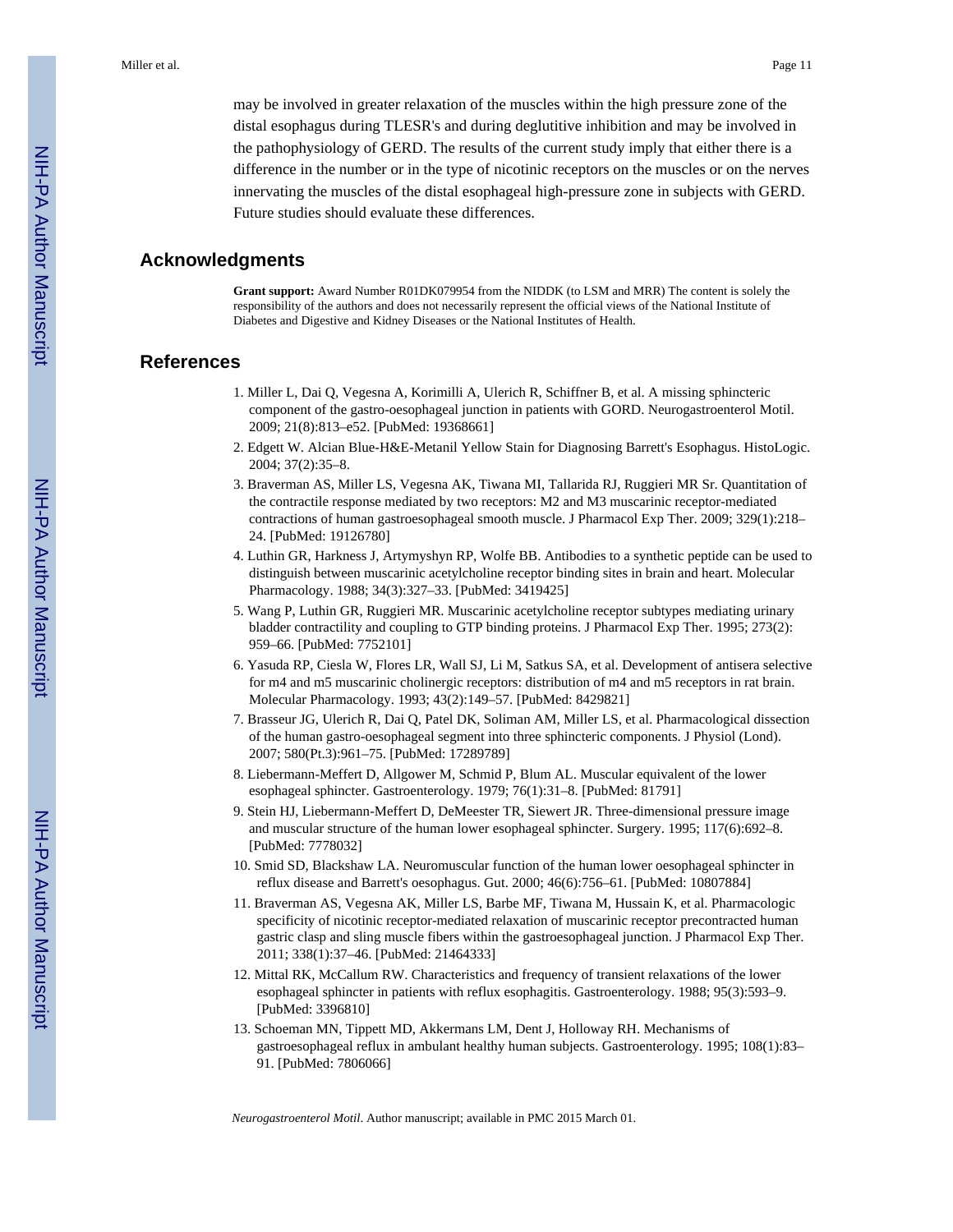- 14. Dent J, Dodds WJ, Hogan WJ, Toouli J. Factors that influence induction of gastroesophageal reflux in normal human subjects. Dig Dis Sci. 1988; 33(3):270–5. [PubMed: 3342718]
- 15. Dodds WJ, Dent J, Hogan WJ, Helm JF, Hauser R, Patel GK, et al. Mechanisms of gastroesophageal reflux in patients with reflux esophagitis. N Engl J Med. 1982; 307(25):1547–52. [PubMed: 7144836]
- 16. Vegesna A, Besetty R, Kalra A, Farooq U, Korimilli A, Chuang KY, et al. Induced opening of the gastroesophageal junction occurs at a lower gastric pressure in gerd patients and in hiatal hernia subjects than in normal control subjects. Gastroenterology research & practice. 2010:857654. [PubMed: 20339562]
- 17. McMahon BP, Bligh S, Vegesna AK, Miller LS. Sa1442 FLIP Used to Evaluate the Gastroesophageal Junction High-Pressure Zone (GEJ HPZ) in Normal Control Subjects Before and After Muscarinic Blockade With Atropine and in Patients With GERD. Gastroenterology. 2012; 142(5, Suppl 1):S307–S.
- 18. Miller L, Dai Q, Korimilli A, Levitt B, Ramzan Z, Brasseur J. Use of endoluminal ultrasound to evaluate gastrointestinal motility. Dig Dis. 2006; 24(3-4):319–41. [PubMed: 16849860]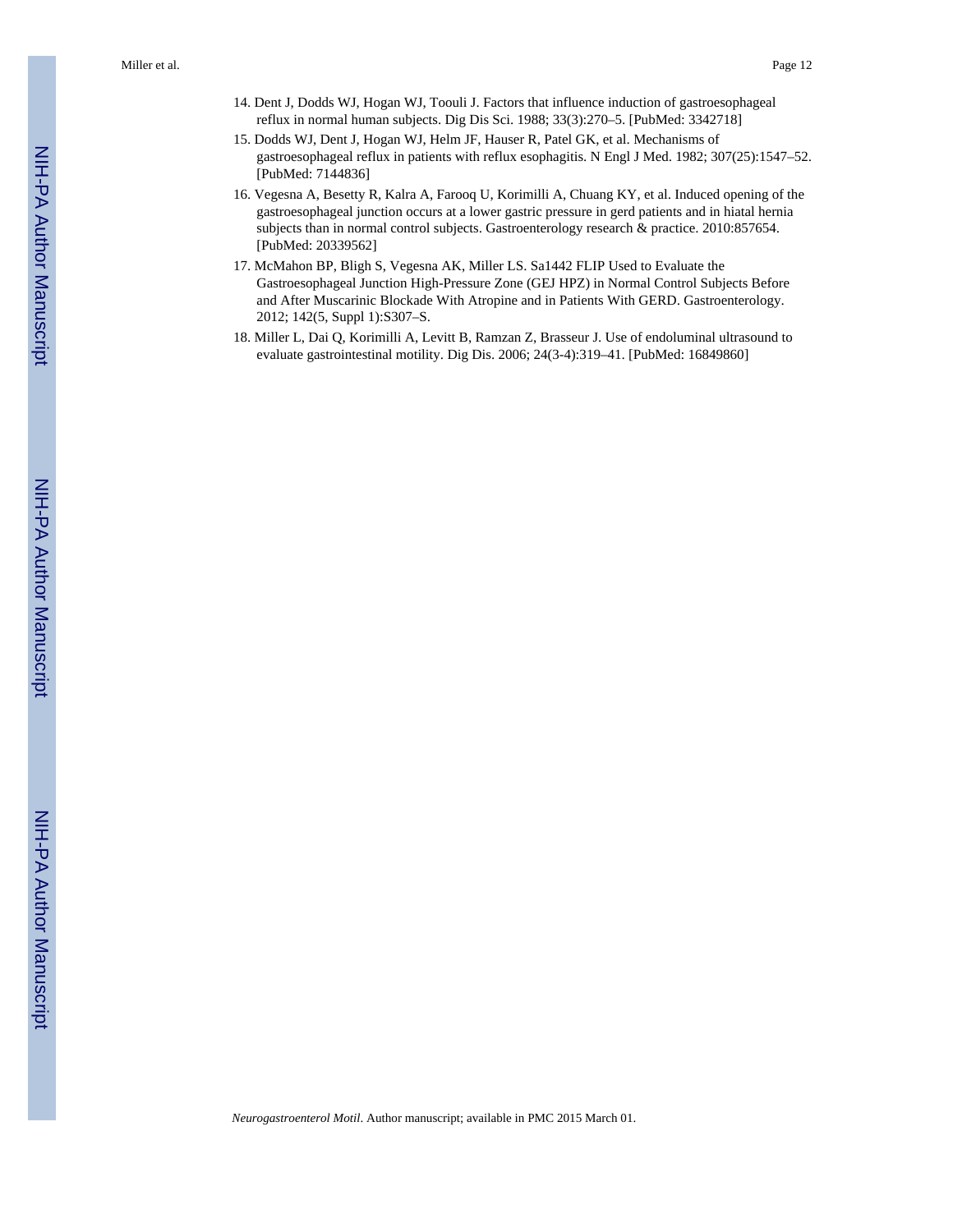## **Key Message**

An increased nicotinic receptor mediated relaxation in the muscle fibers that comprise the gastroesophageal antireflux barrier may be involved in the pathophysiology of gastroesophageal reflux disease (GERD). This study is designed to determine whether the defects that we previously identified in patients with GERD in-vivo are due to abnormalities of the gastric sling, clasp or lower esophageal circular (LEC) muscle fibers. Muscle bath contraction studies on strips from whole stomachs and esophagi were obtained from 16 normal organ transplant donors and 15 donors with histologically proven Barrett's esophagus. In specimens from Barrett's esophagus donors, nicotinic receptor stimulated relaxations by either high concentrations of carbachol or nicotine following bethanechol pre-contraction are greater in gastric clasp, gastric sling and LEC muscle fibers.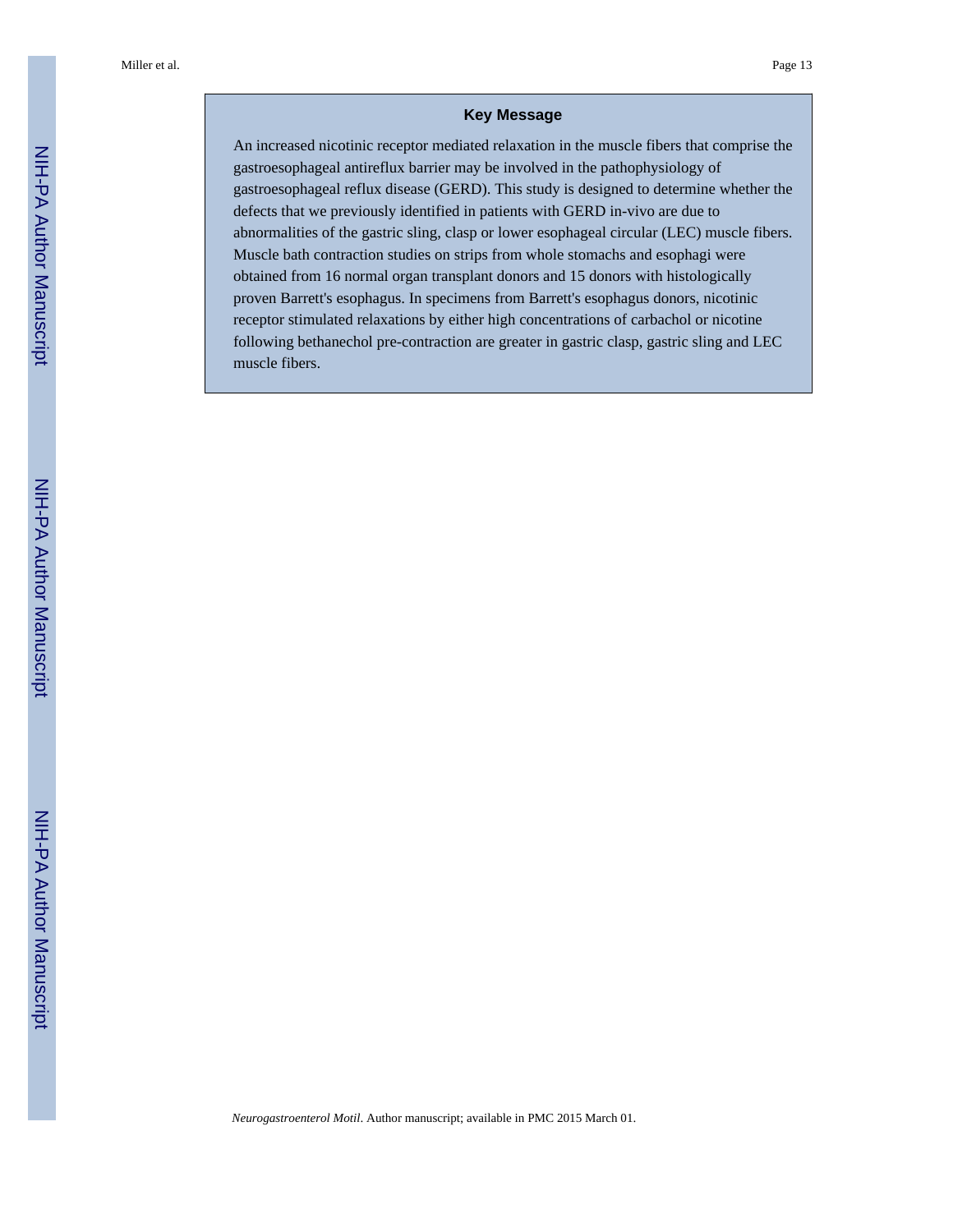

## **Figure 1.**

Photograph and sketches of the dissections. Center photograph shows a dissection immediately before separation of the mucosa from the muscle as sketched at the upper right after removing the longitudinal fibers sketched at the upper left and opening the esophagus sketched at the lower left.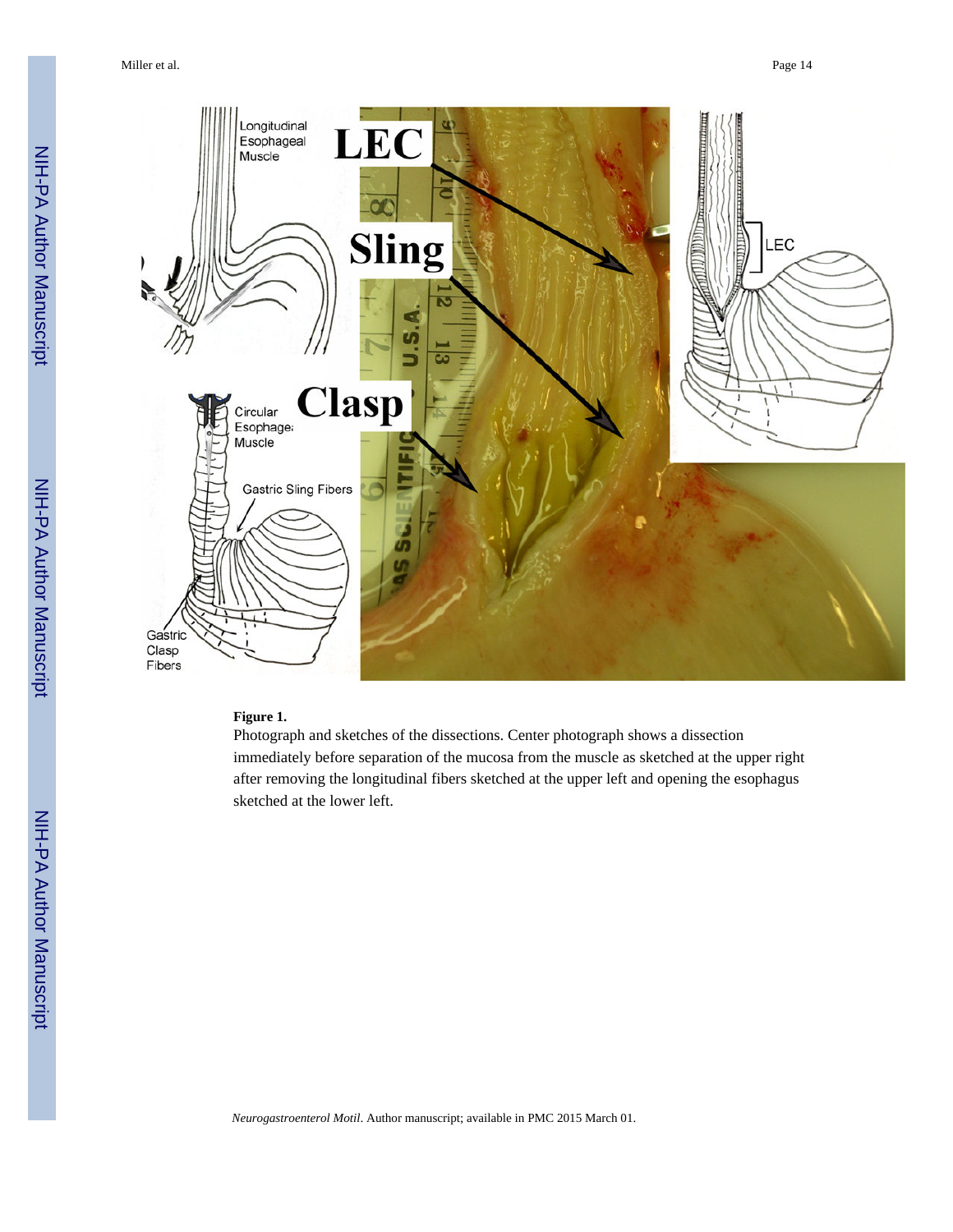

## **Figure 2.**

Representative trace of gastric clasp, gastric sling and LEC muscle fiber contractile response to the mixed muscarinic and nicotinic receptor agonist carbachol. Low carbachol concentrations induce contraction while carbachol concentrations above 10 μM induce an abrupt relaxation response. This relaxation response is not induced by the muscarinic receptor agonist bethanechol, but is induced by nicotine following bethanechol induced contraction.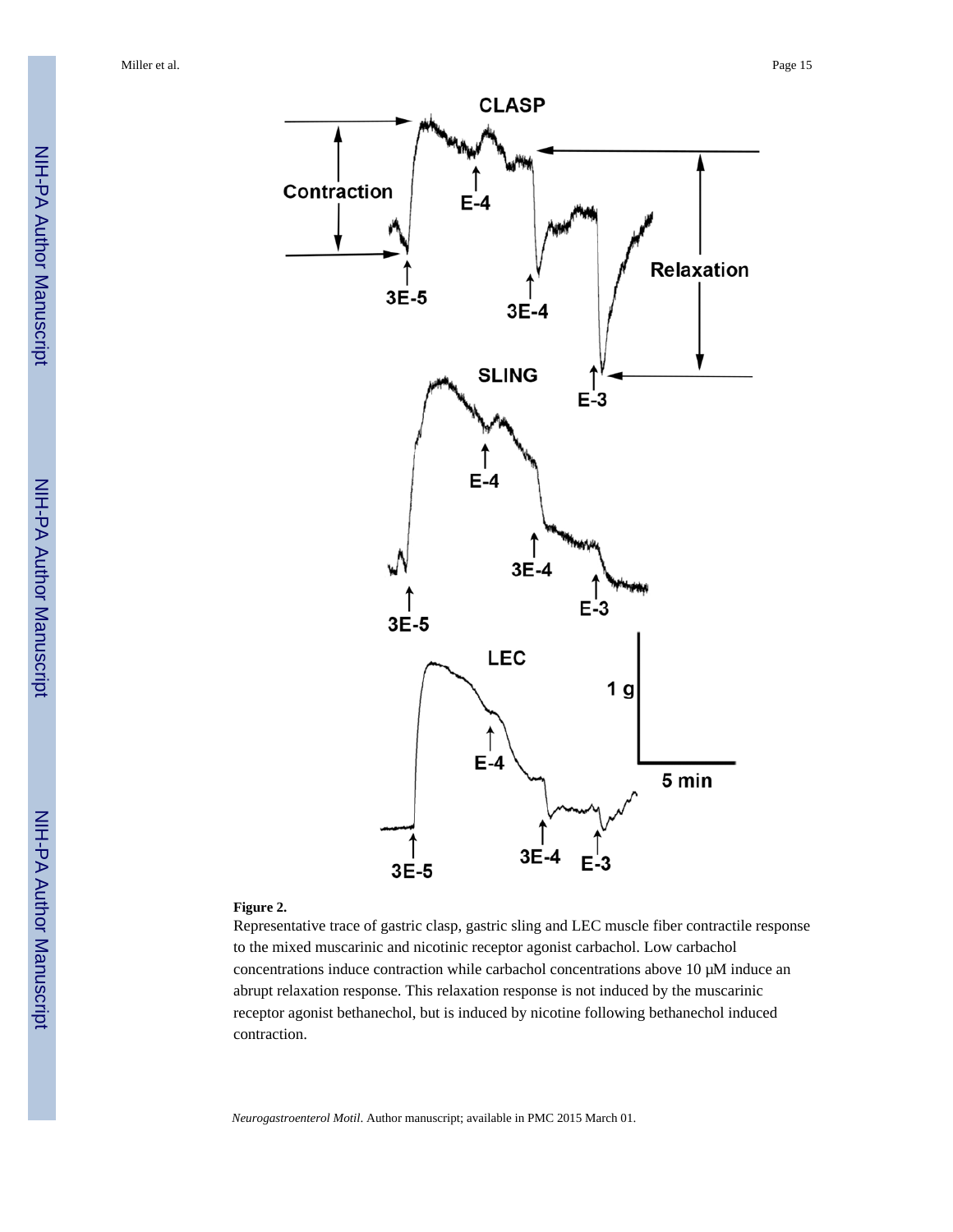

ф

<del>,,,,,,</del>

 $1E-3$ 

## **Figure 3.**

Carbachol concentration response curves for gastric clasp, gastric sling and LEC muscle fibers from non-GERD, and Barrett's esophagus donors. \* p<0.05 or \*\* p<0.01 comparing either probable GERD or Barrett's to non-GERD. # p<0.05 or ## p<0.01 comparing Barrett's to probable-GERD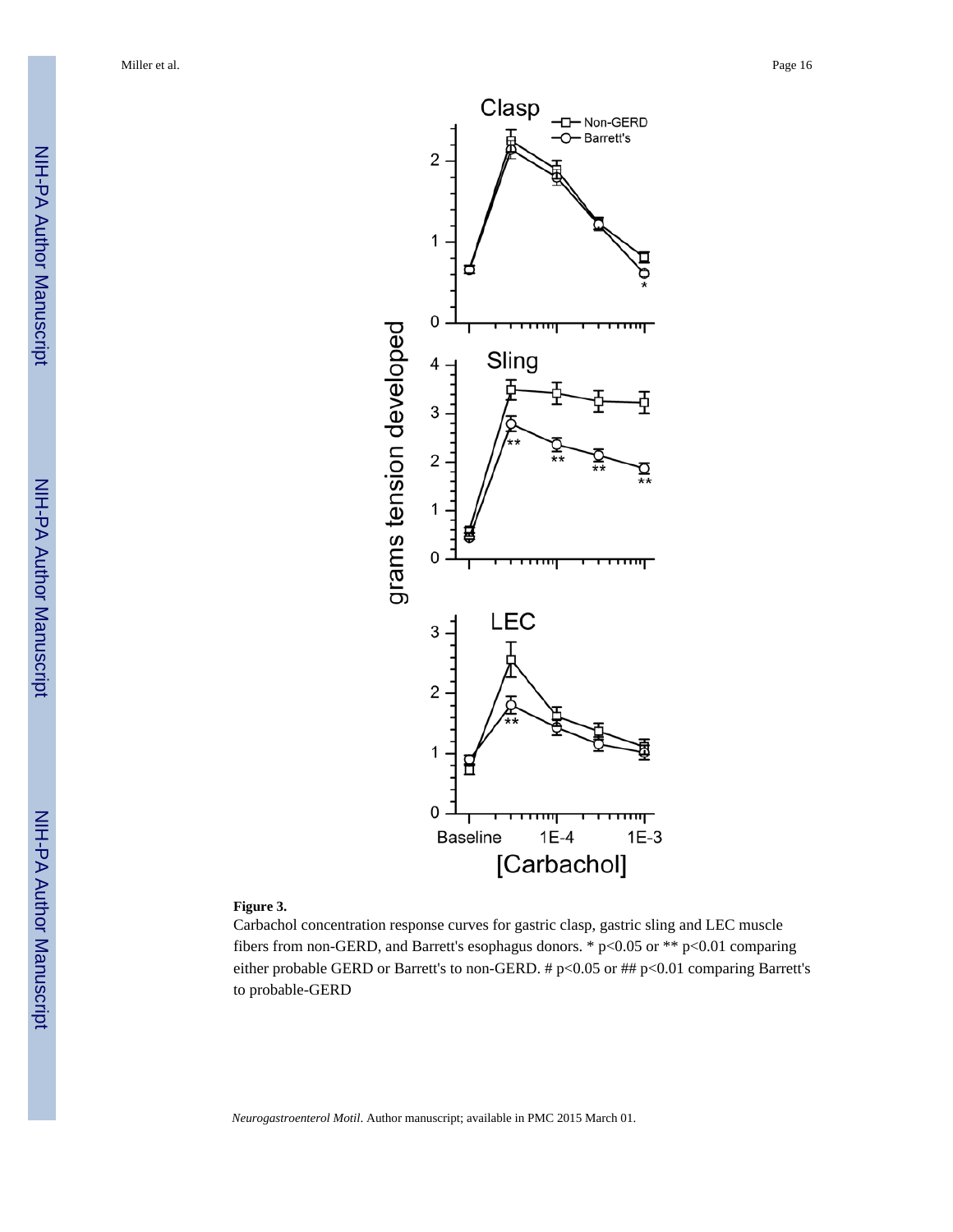

## **Figure 4.**

Carbachol induced maximal contraction, relaxation and relaxation as a percentage of contraction for gastric clasp, gastric sling and LEC muscle fibers from non-GERD and Barrett's esophagus donors. There was no significant difference in the contractile or relaxation response of gastric clasp muscle fibers between Barrett's and non-GERD subjects when evaluated as the absolute tension in grams. However, the relaxation response as normalized to percent contraction of the gastric clasp muscle fibers was significantly greater from Barrett's esophagus donors than from non-GERD donors (p<0.01). The contractile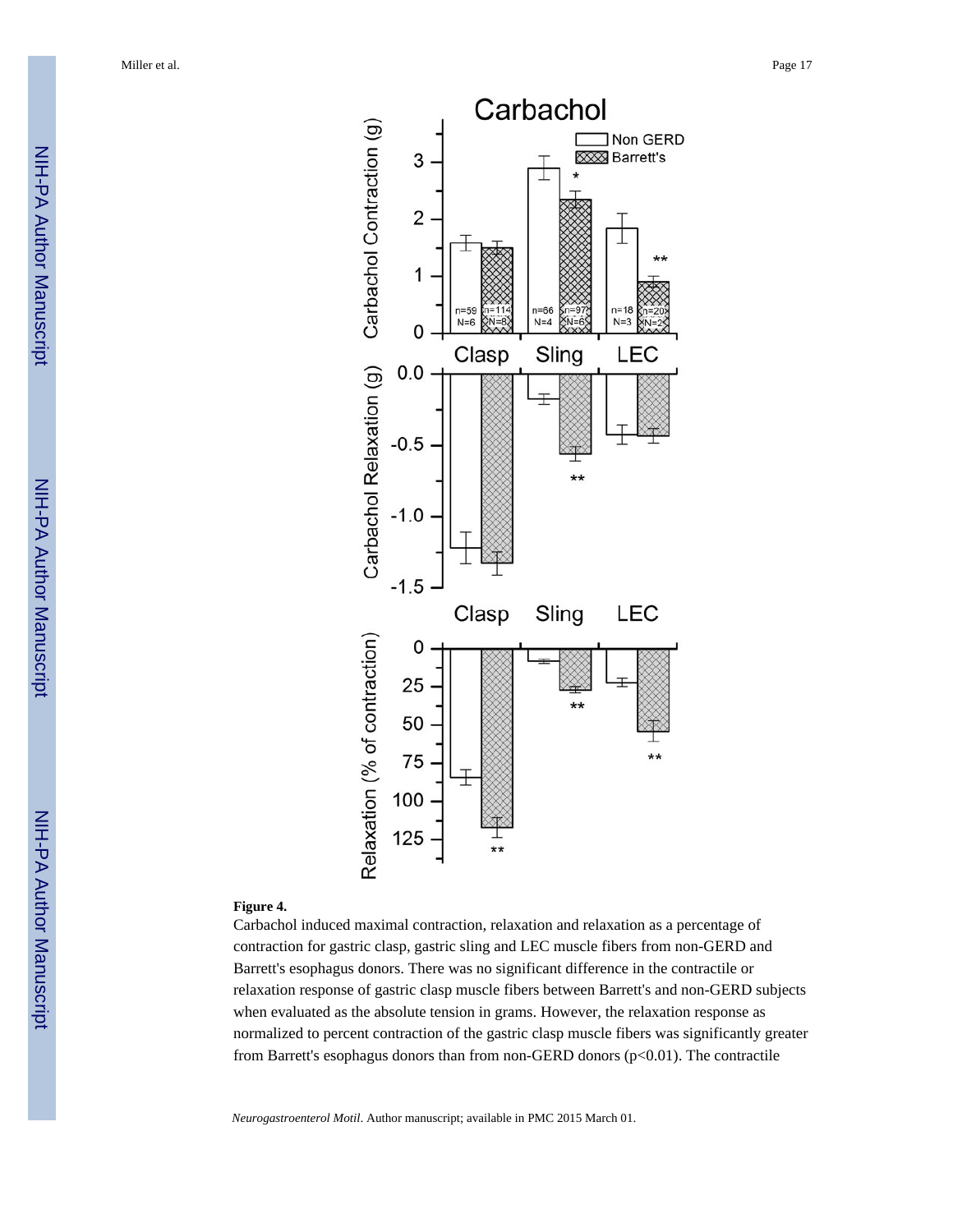response of the gastric sling muscle fibers when evaluated as the absolute tension in grams was significantly less from donors with Barrett's esophagus when compared to non-GERD donors (p<0.05). The relaxation response was significantly greater in the gastric sling fibers from Barrett's esophagus when compared to non-GERD donors (p<0.01). The relaxation response as normalized as a percent of contraction of the gastric sling muscle fibers was significantly greater from Barrett's donors when compared with the non-GERD donors (p<0.01) The contractile response of LEC fibers was significantly less from donors with Barrett's esophagus when compared to non-GERD donors (p<0.01), while the relaxation response was significantly greater in LEC fibers from donors with Barrett's esophagus compared to non-GERD donors. For figures 3-5 N refers to the number of different donors and n refers to the number of muscle strips. \*  $p<0.05$  or \*\*  $p<0.01$  compared to non-GERD.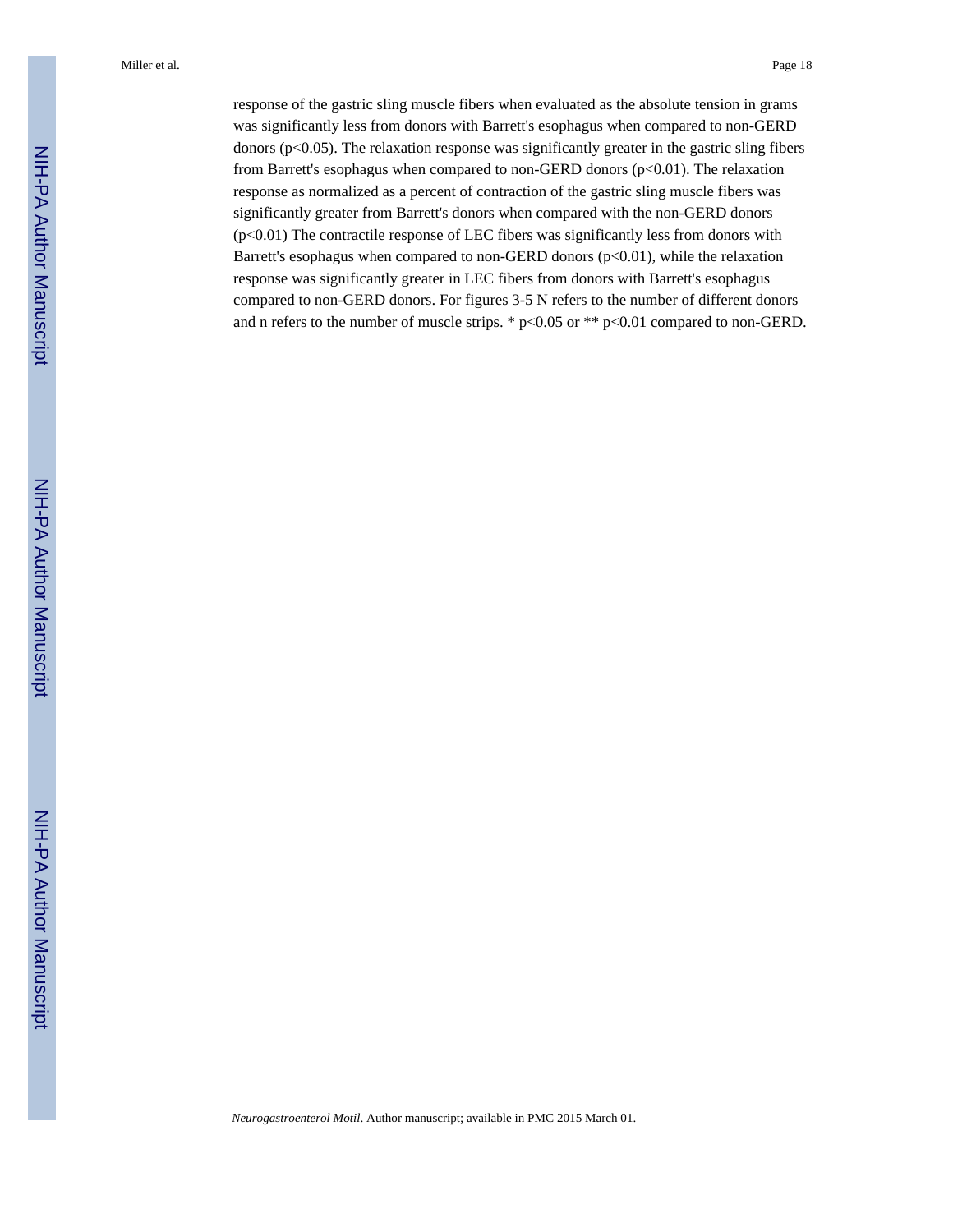

## **Figure 5.**

Bethanechol (30 μM) induced contraction, nicotine (1 mM) induced relaxation and nicotine induced relaxation as a percentage of the bethanechol induced contraction for gastric clasp, gastric sling and LEC muscle fibers from non-GERD, and Barrett's esophagus donors. There was no difference in the contractile or relaxation response between clasp fibers from non-GERD donors and donors with Barrett's esophagus when evaluated as the absolute tension in grams. However the gastric clasp muscle fibers relaxed more in the Barrett's donors than in the non-GERD donors when normalized as a percent of contraction ( $p<0.05$ ). The gastric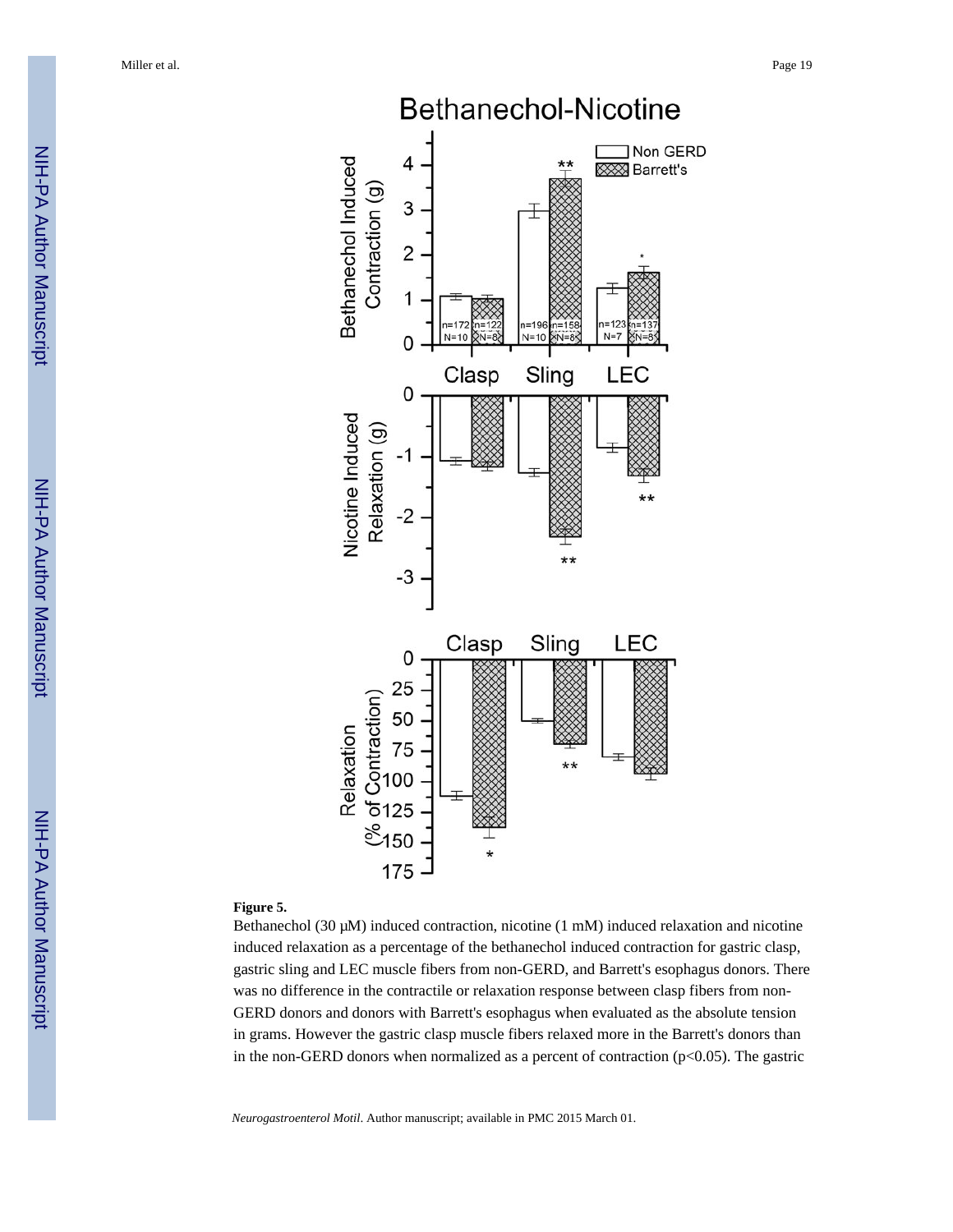sling muscle fibers from the Barrett's subjects had a greater contractile response  $(p<0.01)$ and relaxation response  $(p<0.01)$  to bethanechol and nicotine respectively, than the non-GERD subjects when evaluated as the absolute tension in grams. Gastric sling muscle fibers from Barrett's esophagus donors relaxed significantly greater than gastric sling muscle fibers from non-GERD donors when normalized as a percent of contraction. LEC fibers from Barrett's esophagus donors contracted significantly more to bethanechol and relaxed more to nicotine than LEC fibers from non-GERD donors  $(p<0.05)$  when evaluated as the absolute tension in grams. There was no difference in the relaxation response of LEC fibers between the groups when evaluated as the percent of the contractile response. All fibers relaxed significantly more with bethanechol and nicotine than with Carbachol alone except for the clasp fibers from the Barrett's donors.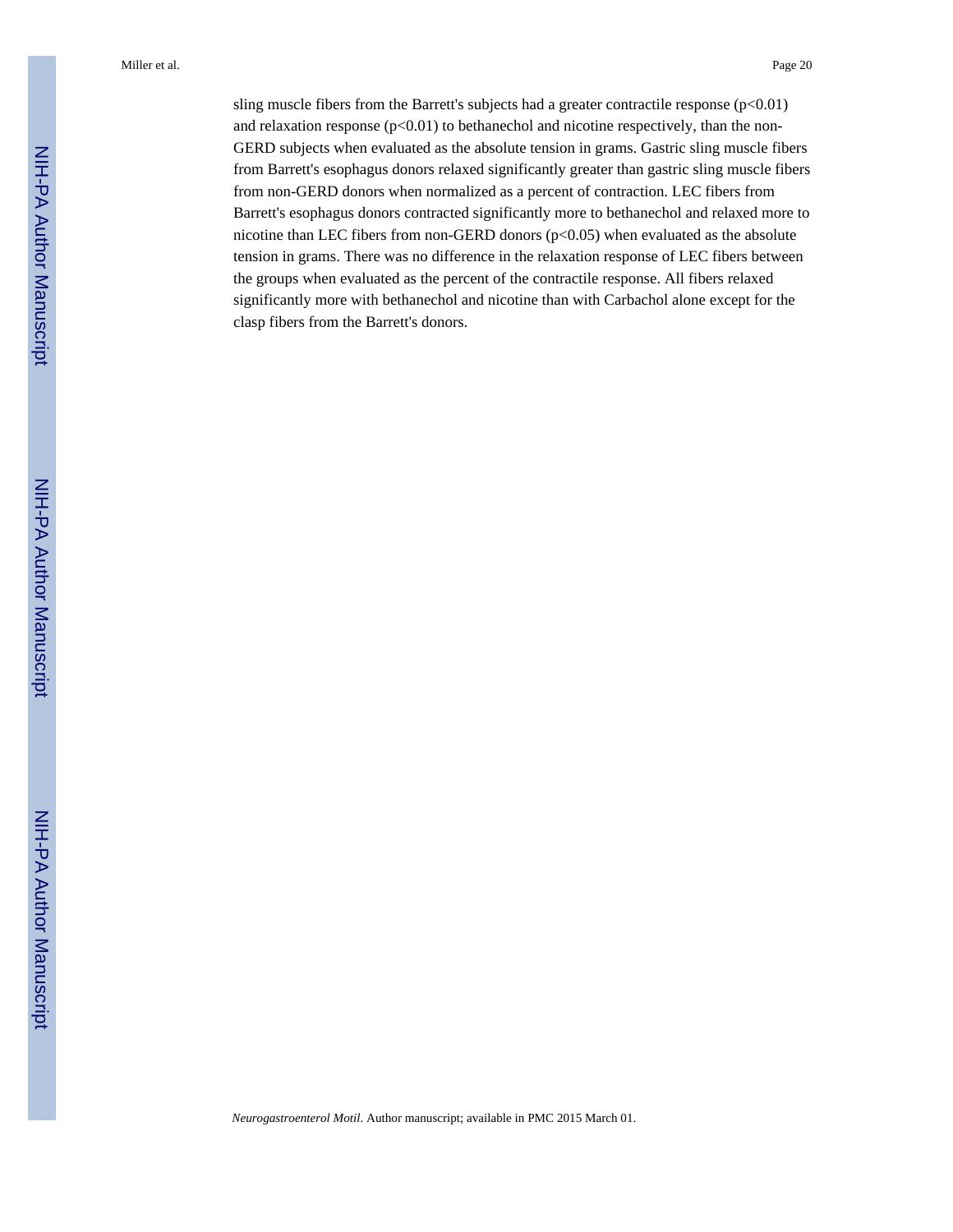

#### **Figure 6.**

Total,  $M_2$  and  $M_3$  muscarinic receptor density in clasp, sling and LEC muscle from non-GERD donors and Barrett's esophagus donors as determined by immunoprecipitation. There are no differences in total,  $M_2$  or  $M_3$  receptor density in clasp fibers from non-GERD donors and Barrett's esophagus donors. Sling fibers from Barrett's esophagus donors have a lower density of  $M<sub>2</sub>$  receptors than sling fibers from non-GERD donors. There is a lower density